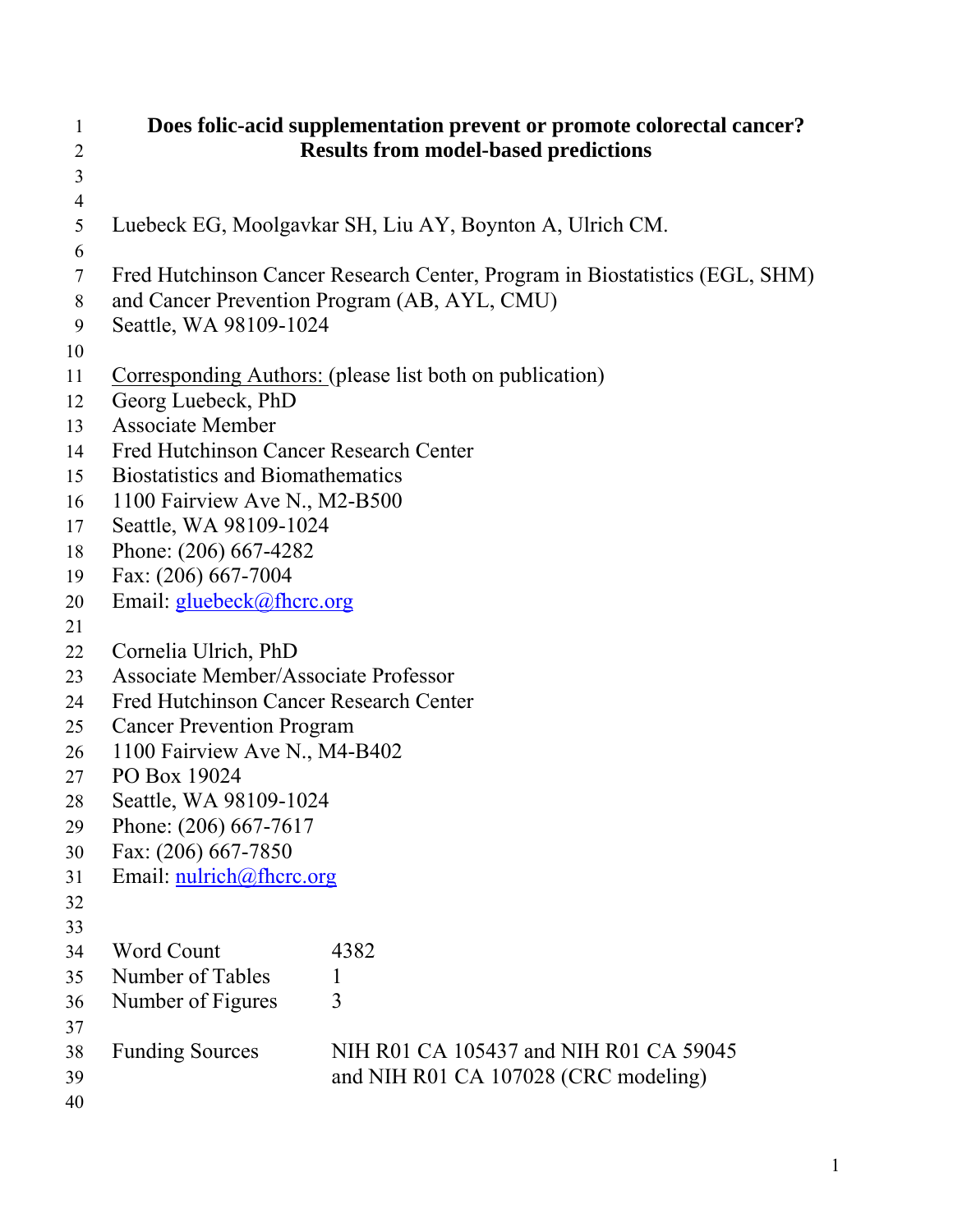41 **Abstract** 

42

43 44 45 46 47 48 49 Folate is essential for nucleotide synthesis, DNA-replication and methyl-group supply. Lowfolate status has been associated with increased risks of several cancer types, suggesting a chemopreventive role of folate. However, recent findings on giving folic acid (FA) to patients with a history of colorectal polyps raise concerns about the efficacy and safety of folate supplementation and the long-term health effects of folate fortification. Results suggest that undetected precursor lesions may progress under FA supplementation, consistent with folate's role in nucleotide synthesis and cell proliferation.

50

51 52 53 54 55 56 57 58 59 60 61 62 63 To better understand the possible trade-offs between FA's protective effects due to decreased mutation rates and possibly concomitant detrimental effects due to increased cell proliferation, we used a biologically-based mathematical model of colorectal carcinogenesis. We predict changes in cancer risk based on timing of treatment start and the potential impact of FA on cell proliferation and mutation rates. Conclusion: changes in colorectal cancer risk in response to FA supplementation are likely a complex function of treatment start, duration, and impact on cell proliferation and mutations rates. Predicted colorectal cancer incidence rates under supplementation are mostly higher than rates without FA supplementation unless supplementation is initiated early in life (before age 20). To the extent to which this model predicts reality, it indicates that the effect on cancer risk when starting FA supplementation late in life is small, yet mostly detrimental. Experimental studies are needed to provide direct evidence for this dual role of folate in colorectal cancer and to validate and improve the model predictions.

- 64
- 65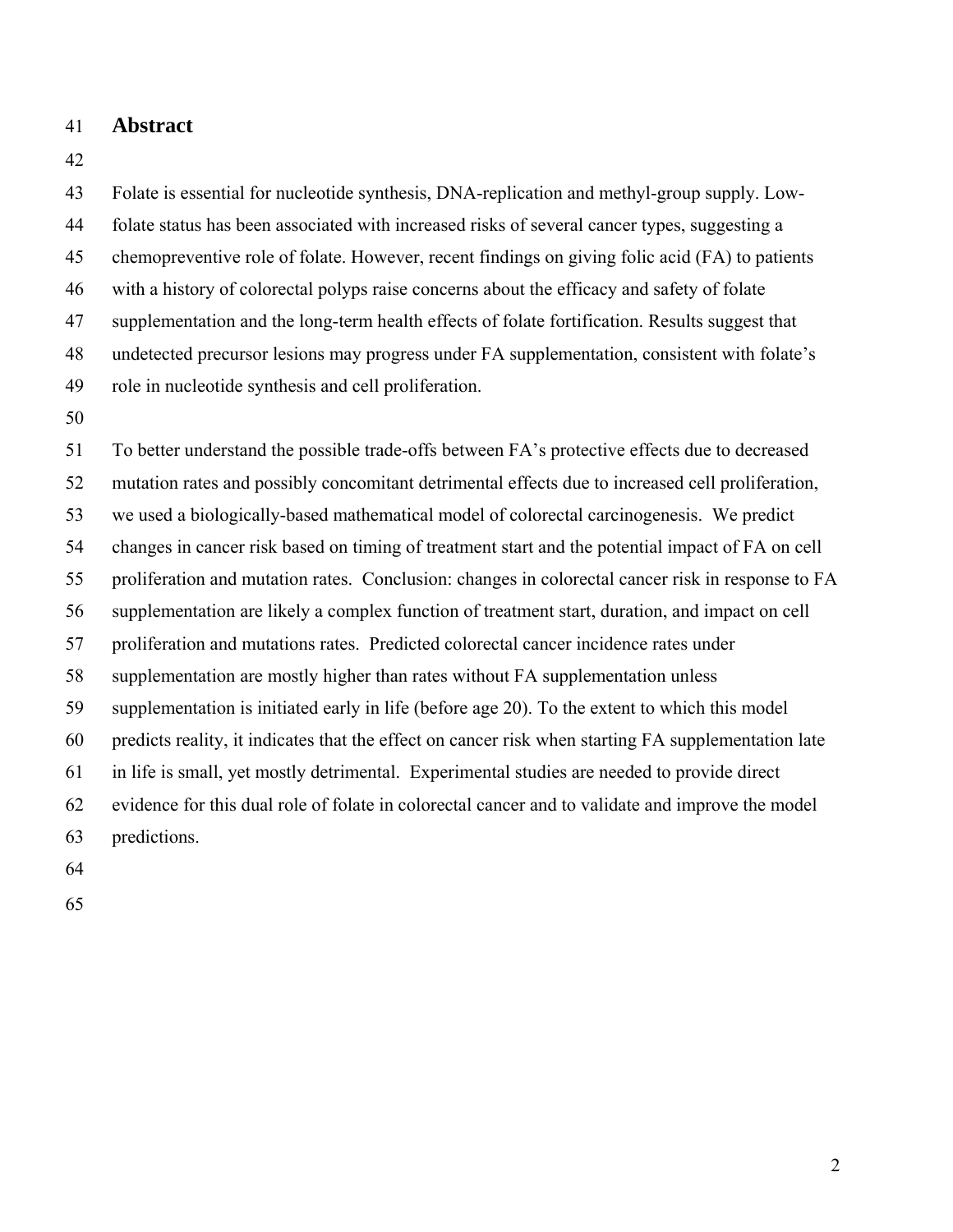## 66 **Introduction**

67

68 69 70 71 72 73 74 The B-vitamin folate is essential for the synthesis of nucleotides as well as for the provision of methyl groups for the maintenance of DNA methylation in dividing cells (1). Low intakes of folate have been associated with increased risks of cancers of the colon, pancreas, esophagus, and possibly breast (2-4). The biologic mechanisms ascribed to these associations include higher mutation rates and reduced stability of DNA methylation patterns with a low folate status (1). However, the protective role of folate in carcinogenesis has recently been questioned and may be more complex and dependent on dose and timing of folate administration during the carcinogenic process (2, 3, 5). Animal experiments show that folate supplementation prior to the establishment of early neoplastic lesions reduces carcinogenesis, while administration after pre-75 cancerous lesions are present appears to increase tumor growth (2). Similarly, epidemiological evidence suggests that excessive levels of folate are not beneficial and may actually enhance cancer risk (3, 6). The recent polyp-prevention trial by Cole et al. is a case in point (7). This trial involved the administration of 1mg/day folic acid (the synthetic form of folate with greater bioavailability) to patients with a history of colorectal polyps. It provides first human evidence for a potentially detrimental effect of high dose folate in humans: not only was folic acid not chemopreventive, but an increased risk of advanced and multiple adenoma was observed in the intervention arm at 6-8 years of follow-up (advanced adenoma RR= 1.67; 95% CI: 1.00-2.80;  $\geq$ 76 77 78 79 80 81 82 83 3 adenomas RR=2.32; 95% CI: 1.23-4.35). These results suggest that undetected precursor lesions were more likely to progress with folic acid administration (8). 84 85 86

87

88 89 90 91 92 93 94 The bimodal role of folate in carcinogenesis is thought to be attributable to its role in nucleotide synthesis. Rapidly proliferating tissues, including tumors, have a greater requirement for folate. Cancers often overexpress folate receptors and genes in nucleotide synthesis to meet their increased need of sustained DNA synthesis and proliferation (9-11). Antifolate drugs have been successfully used in cancer chemotherapy and in the 1940s folate has been described as inducing an "acceleration phenomenon" if provided to children with leukemia, suggestive of increased progression (12).

95

96 The question arises whether folate intakes in the population may approach levels that could cause

3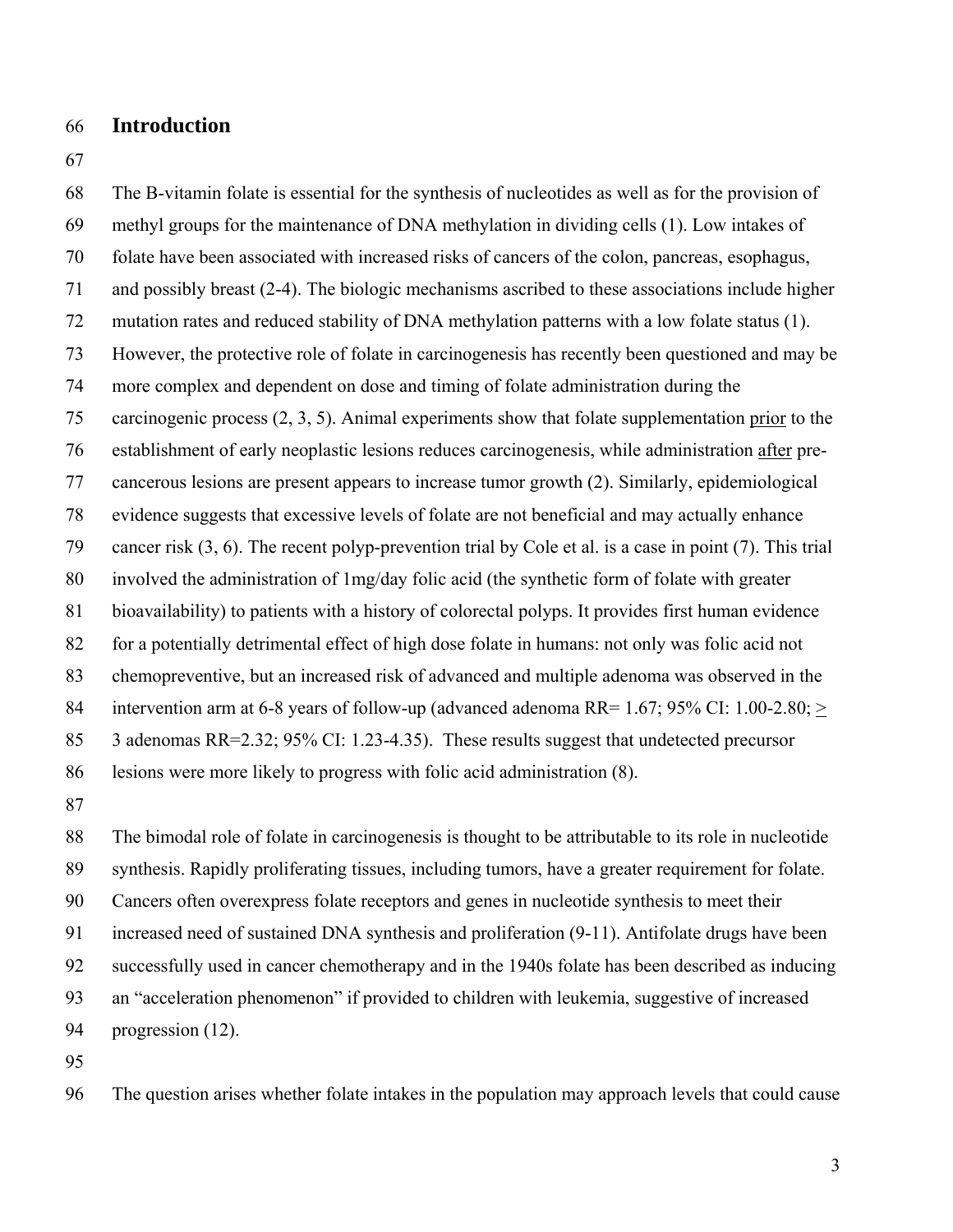97 98 99 100 101 102 103 104 105 106 107 108 109 110 111 112 113 114 115 harm. Approximately 30-40% of adults in the United States use nutritional supplements that contain folic acid, with a standard multivitamin containing 400 µg (13). Ironically, the group with the highest supplement use is comprised of older individuals, who are also more likely to have precancerous lesions. For example, colorectal polyps are thought to exist in about 30% of adults 60 years and older, but in many fewer younger individuals (14, 15). In addition to supplement use, a number of functional foods are fortified with folic acid, including nutrition bars and drinks (often at 400 µg/serving), as well as fortified breakfast cereals. Finally, the United States initiated folic acid fortification of grain products, allowable in 1996 and mandatory as of Jan 1, 1998, to reduce the incidence of neural tube defects. This public health measure has been highly effective in reducing neural-tube defects (16), yet has also increased the folic acid intake universally in the US in the population (beyond the target group of women of childbearing age) by about 100-200 µg/day (17). Biomarkers of folate intake suggest that a significant fraction of the population has now folate levels that have been previously considered "supraphysiological", presumably due to a combination of fortification and supplement use (17). The increase in folate status in the population and its potentially dual role in colorectal carcinogenesis has raised the question whether folic acid fortification will prevent or promote colorectal cancer (18). Considering the multiple, opposing effects on cancer risk, the answer is not straightforward. We approached this complex question by using a mathematical model for

116 117 colorectal carcinogenesis. The model uses 4 stages to describe the progression to a colorectal polyp that grows and transforms into a carcinoma. Results from this modeling strategy have

118 previously been shown to match Surveillance, Epidemiology and End Results (SEER) incidence

119 data of colorectal cancer (19). We utilize this model to investigate the "net impact" of effects of

120 121 folate supplementation on mutation rates and cellular proliferation on colorectal cancer rates in the population.

122

## 123 **Model and methods**

124

125 126 127 To explore colon cancer risk in response to changes in folate status (e.g. folate supplementation) we utilize a mathematical model that mirrors the multistage nature of colorectal cancer including salient features of its pathogenesis. Specifically, we use the multistage clonal expansion model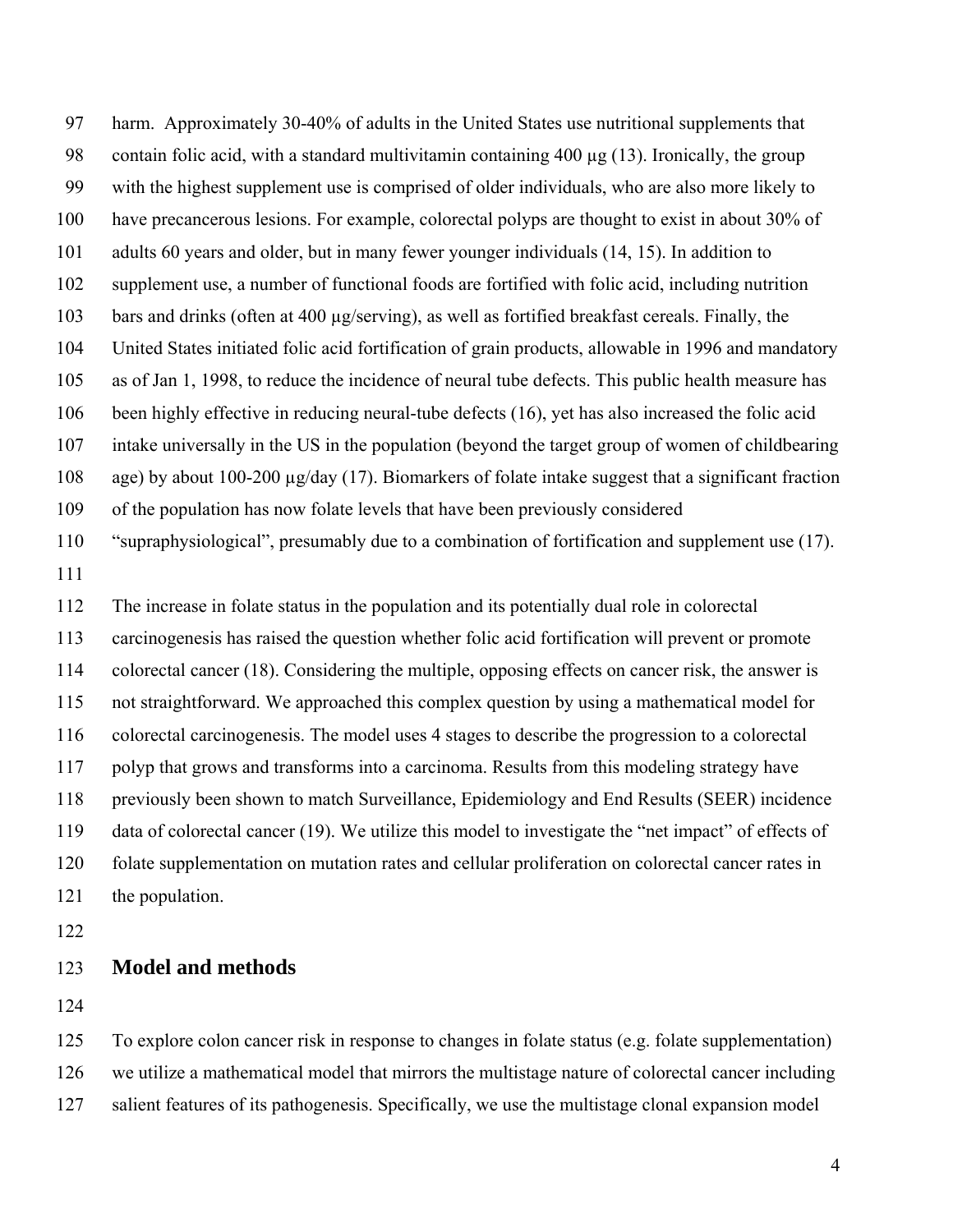128 129 130 131 132 133 134 135 136 137 138 139 developed by Luebeck and Moolgavkar (19), a model which has been shown to be consistent with the observed incidence of colorectal cancer in the general population. The model stipulates three distinct phases in the process of carcinogenesis. In the first phase, that of initiation, a susceptible stem cell acquires one or more mutations resulting in an initiated cell, which has partially escaped growth control. The second phase, that of promotion, is the clonal expansion of initiated cells. Promotion is an extremely efficient way of bringing about carcinogenesis because clonal expansion results in increased populations of cells that have already acquired some of the genetic alterations on the pathway to malignancy. In the last phase, that of malignant conversion, an initiated cell acquires another genetic change, one required to convert it into a malignant cell. There is considerable evidence that most human malignancies go through these three phases and that environmental agents, such as radiation and tobacco smoke, influence carcinogenesis via their effects on one or more phases of this process (20, 21).

140

141 142 143 144 145 146 147 148 149 150 151 152 Fig.1 provides a schematic view of the colon carcinogenesis model. The model assumes that the formation of an adenoma requires biallelic inactivation of a tumor suppressor (or 'gatekeeper') gene, such as the APC gene. It also assumes sustained (asymmetric) stem cell divisions of a mutant stem cell progenitor represented in the model by a high-frequency event. These divisions represent the sustained generation of mutant progeny (via transient amplification) by a mutant stem cell located at the bottom of a colonic crypt. Therefore, according to this model, a mutant stem cell will only undergo clonal expansion (or promotion) once it leaves the protective environment of the stem cell compartment and moves toward the top of the crypt – and the rate of clonal expansion is determined by the net cell proliferation parameter α-β (Fig.1) (22, 23). Finally, a carcinoma develops from an adenoma in a single rate-limiting event (the 'adenoma to carcinoma' transition), which in this context is also referred to as malignant transformation.

153 154 155 156 157 158 For the purpose of this study, we have extended the mathematical formulation of this model to accommodate time-dependent model parameters reflecting the changes that might occur in an individual's folate status. For simplicity, we assume that a change in folate intake from one level to another immediately effects constant changes in the model parameters ignoring possible delays in the cellular and enzymatic response to folate. Mathematical details of the model and a derivation of the age-specific hazard function and tumor probabilities can be found in the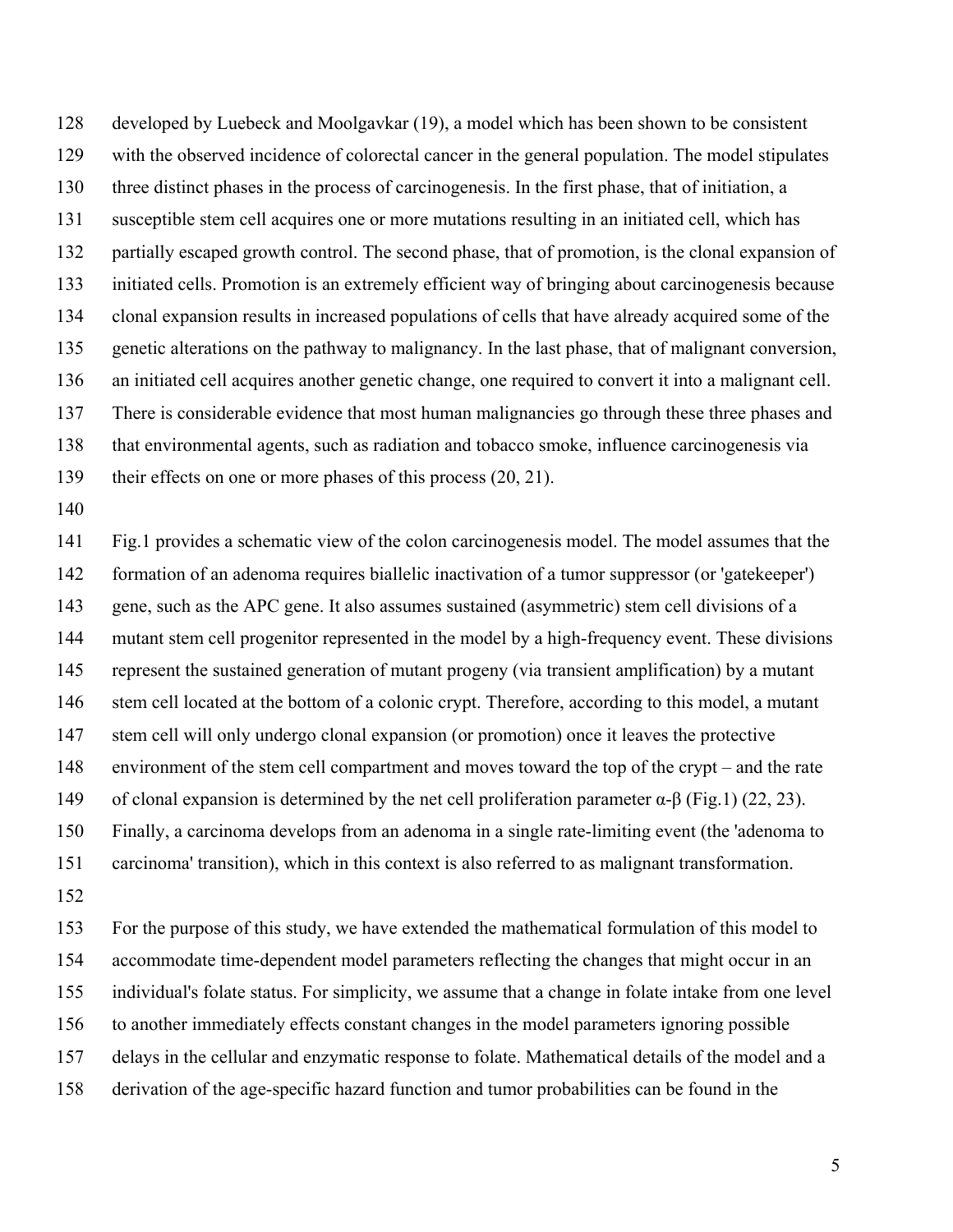159 supporting information of Luebeck and Moolgavkar (19, 24). The extension of the hazard

160 function from constant parameters to piece-wise constant parameters is provided in the

161 Appendix. R-code for computing the hazard function and tumor probabilities can be obtained

162 from the authors upon request.

163

164 165 166 167 168 169 170 171 172 173 174 175 176 First, we use the mathematical model to explore the relative effects of folate-induced changes in mutation rates and cell proliferation rates (of stem cells in adenomas) on colon cancer risk (Figure 1). Here we are interested in quantifying the trade-offs between potentially opposing effects of folate (or folate supplementation) on the carcinogenic process: reduction of mutation rates (e.g., by reduced uracil misincorporation into DNA) versus stimulation of cell proliferation of intermediate (adenomatous) cell populations at risk for malignant transformation. Specifically, we assume that increases in the cell proliferation rate  $\alpha$  (see Fig. 1) translate into proportionate increases in the net proliferation (promotion) parameter α-β. This assumption is equivalent to assuming that both cell proliferation and cell death (apoptosis) are equally affected by folate. However, it is possible that folate reduces the rate of cell death yielding even a stronger effect on tumor promotion. Thus, assuming that the percent increase in cell proliferation equals the percent increase in net cell proliferation (or promotion), we make a conservative assumption concerning a possible tumor-promoting effect of folate in carcinogenesis.

177

178 179 180 181 182 183 184 185 186 187 188 Second, we explore the predicted time course of colon cancer risk and its dependency on the age at which folate supplementation begins. Finally, since the magnitude of both folate's effects on mutation rates and cell kinetics are uncertain and likely depend on folate dose and genetic makeup of the individual, we explore the sensitivity of the cancer risk to independent variations in both mutation rates and net cell proliferation (promotion) rates. For simplicity, we assume that all three mutation rates ( $\mu$ 0,  $\mu$ 1, and  $\mu$ 2) in the model are equally affected by folate, an assumption that seems plausible for the first two events representing mutations at the APC locus. However, considering that the adenoma-carcinoma transition (rate  $\mu$ 2) is a more complex process that involves malignant transformation and the dynamics of tumor progression, there is more uncertainty regarding the response of  $\mu$ 2 to folate.

189 **Results**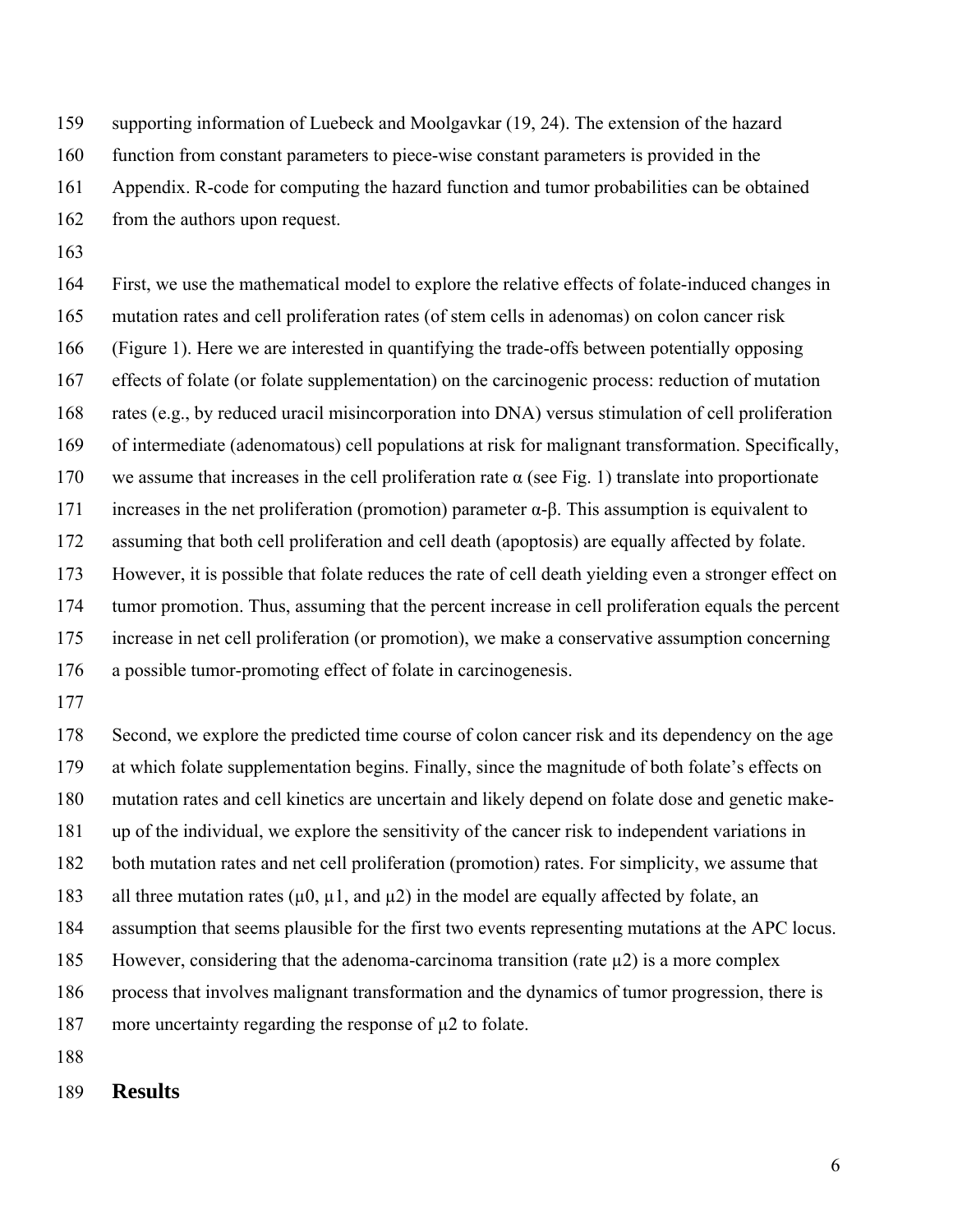190

191 192 193 194 195 196 197 198 199 200 201 202 203 204 205 206 207 208 209 210 211 212 Figure 2 (panel A) shows the impact of reduced mutation rates, alone or in combination with increased cell proliferation rates, on the relative risk of colon cancer as a function of age when supplementation commences early in life (age 2). For completeness we also show the risk when cell proliferation is increased without concomitant increases in mutation rates. Panel B shows the same scenarios as panel A, but for the predicted excess number of colon cancers per 100,000 individuals at risk. Assuming that folate has no effect on cell proliferation, a 20% reduction in mutation rates translates into an approximately 40% reduction in relative risk about 10-20 years after start of treatment. In contrast, a concomitant 20% increase in cell proliferation is seen to interfere with the protective effect from reduced mutation rates in a complex age-dependent manner. In this scenario, with the exception of an early (transient) reduction of relative risk before age 30, a significant/meaningful reduction in relative risk does not occur until much later in life (solid line). The potentially rapid drop in relative risk soon after start of folate supplementation (age 2 in Fig.2) can be attributed to the reduction in the adenoma-carcinoma transition rate, the rate-limiting event representing malignant transformation and (in the model here) immediate clinical detection of cancer. In spite of temporarily increased relative risks due to possible opposing effects of folate on mutation rates and rates of cell proliferation in colorectal adenoma (as shown in Panel A), the impact on the cumulative cancer risk (as shown in panel B) is much less pronounced but may still lead to several thousand excess cancer cases (per 100,000 individuals at risk) for individuals age 60 to 70. This example demonstrates that the effect of genomic protection that folate (or folic acid) is thought to exert on normal and cancerous cells could be canceled (at least partially) by an increase in cell proliferation of similar magnitude.

213

#### 214 **Timing of folate supplementation.**

215

216 Figure 3 shows the predicted number of excess cases of colon cancer (in the absence of

217 competing causes) as a function of current age for 4 different ages at which supplementation

218 begins (ages 2, 20, 40 and 60) assuming a constant folate dose. All scenarios assume that folate

- 219 supplementation reduces the APC mutation rates (i.e. the rates of the first two rate-limiting
- 220 events) and the malignant transformation rate by 20%, but increases the cell proliferation rate by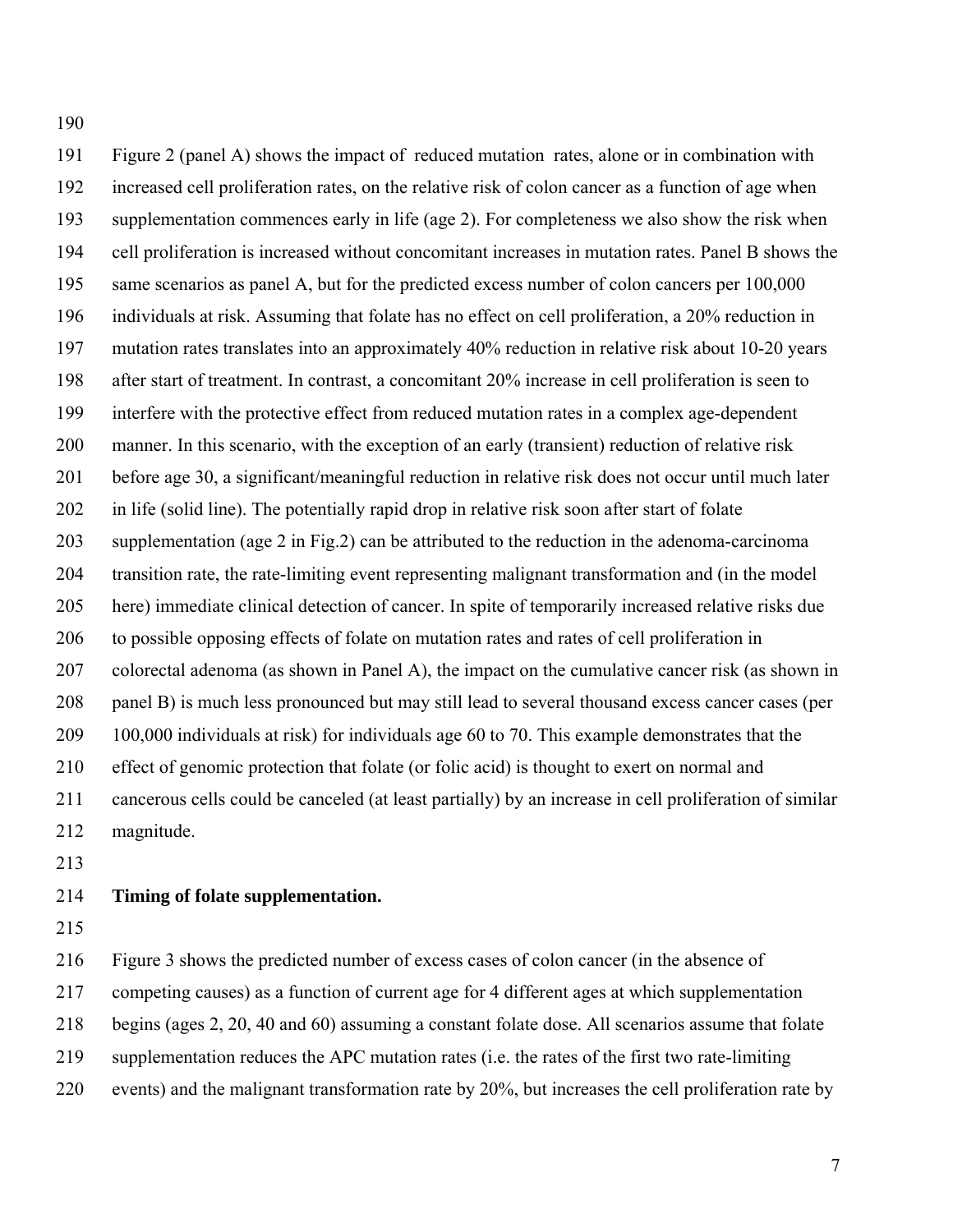221 222 223 224 225 226 227 228 229 20% compared to (untreated) controls. It can be seen that the cancer risk is mostly higher than the background risk (without supplementation) unless folate supplementation begins early in life. On the other hand, it is intuitively clear that, when folate is given late in life, the effect on cumulative risk will be small as the majority of cancer cases occur before treatment begins. Qualitatively similar curves are obtained for a 10%/10% scenario (results not shown). The main conclusion drawn here is that the risk of colon cancer would mostly be higher than the background risk (without supplementation) unless folate supplementation is begun early in life (well before age 20). When folate supplementation is started late in life, its effect on the cumulative cancer risk appears to be small and mostly detrimental.

230

## 231 232 **Sensitivity of colorectal cancer risk to (hypothetical) variations of mutation and cell proliferation rates.**

233

234 235 236 237 238 239 240 241 242 243 244 245 246 247 248 249 250 251 The magnitude of folate-associated anti-carcinogenic and carcinogenic effects is highly uncertain. They likely depend on folate dose (e.g., fortification versus supplementation) and genetic make-up of the individual (25, 26). To address this uncertainty on the level of the cell (and within the framework of multistage carcinogenesis), we explore the sensitivity of the (lifetime) cancer risk to variations in both mutation rates and cell proliferation rates (Fig.4). To keep the discussion simple, we assume (see Models and Methods) that the percent increase in cell proliferation equals the percent increase in net cell proliferation (or tumor promotion) which is the main determinant for tumor growth. The predicted cancer risk, again in terms of the expected number of excess cases by age 70, responds almost linearly to moderate reductions (between 0 and 40%) in mutation rates and increases in proliferation in the same range, unless supplementation is started early in life. When started early in life (Fig.4 top panel), the risk surface responds exponentially to changes in mutation rates. The enhanced sensitivity of the cancer risk with very early folate exposure reflects the more prolonged folate intake and higher cumulative folate dose compared with later starting points. Comparison of the 3 scenarios shown in Fig.4, especially in regard to the predicted (life-time) reductions in the number of colon cancer cases in response to decreases in mutation rates, show that an efficient reduction in cancer risk – in the presence of significant (putative folate-induced) increases in the growth rate of the adenomatous polyps – likely occurs only when the supplementation starts very early in life.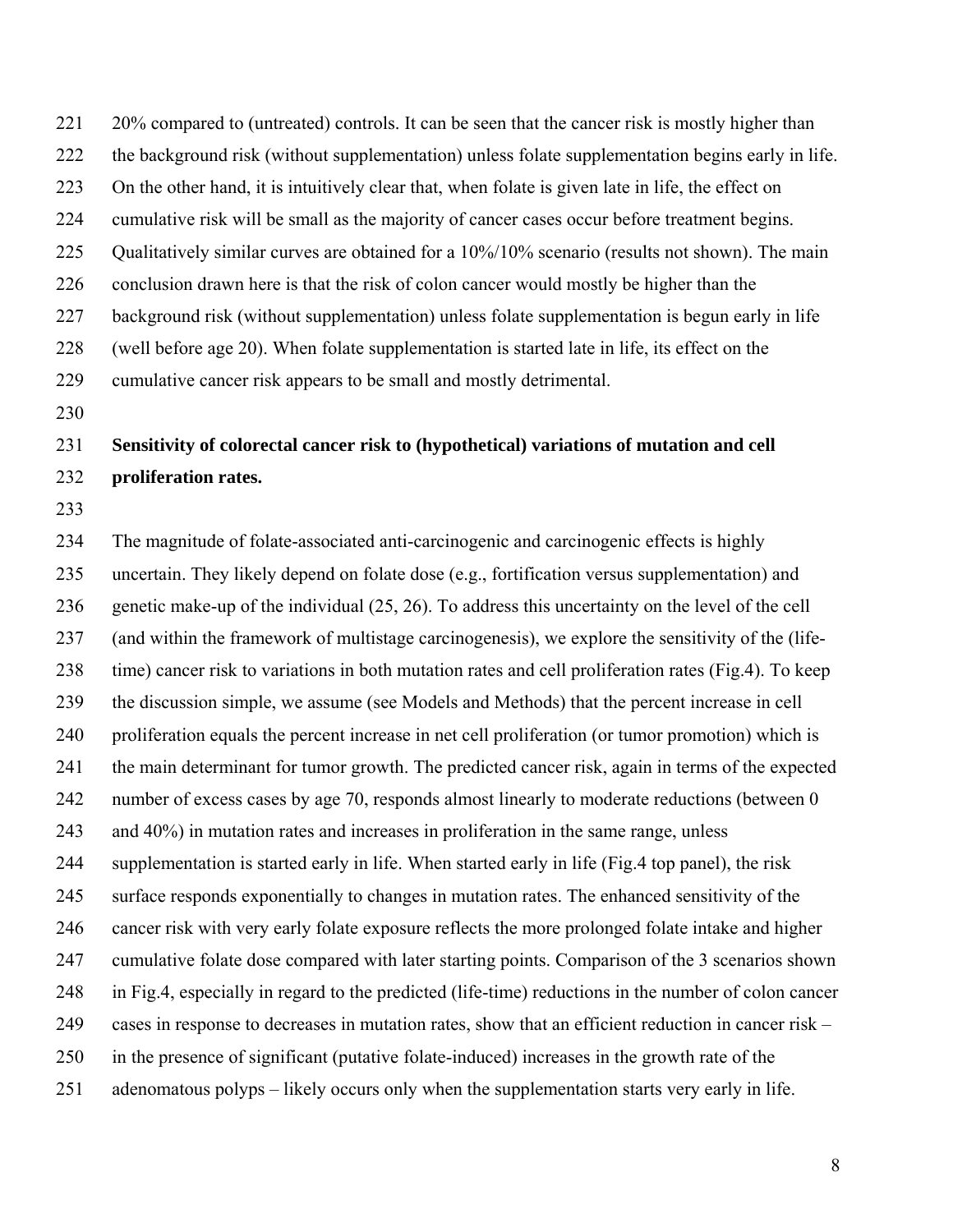252

253 254 255 256 257 258 259 260 261 262 263 264 265 266 267 268 269 270 271 272 273 274 275 276 277 Of particular interest is the nullcline (yellow curve in Fig.4), the curve for which reductions in mutation rates and concomitant increases in tumor promotion cancel each other out yielding no change in cancer risk. In addition, we also highlight two specific 'trade-off' scenarios (labeled 'A' and 'B' on the surfaces shown in Fig.4) for which the percentage decrease in mutation rates equals the percentage increase in net cell proliferation (or promotion). Specifically, the point 'A' represents a 20/20 modulation, and the point 'B' a 30/30 modulation. Inspection of the respective distances of points 'A' and 'B' from the nullclines (for the 3 scenarios shown in Fig.4) reinforces the notion that, unless folate supplementation is begun very early in life, the risk of colon cancer may well be increased if folate promotes premalignant lesions on the pathway to cancer. Furthermore, the point 'B', which represents a higher sensitivity, is pushed toward higher risks (away from the nullcline) compared to point 'A' when the onset of folate supplementation is delayed for 2 or more decades. Table 1 provides direct estimates for this sensitivity analysis, giving predicted rates of colorectal cancer in the population depending on multiple scenarios. It illustrates how the expected number of colorectal cancer cases changes depending on proliferation rate, mutation rate, and starting age of folic acid supplementation use. For example, compared to the "baseline" of 3,319/100,000 cases per year, there are substantial reductions in the number of cases if the mutation rate is reduced by 20%, independent of age group. If concomitantly proliferation increases (scenario:  $+10\%$  proliferation / -20% mutation rate), then only the youngest age group still benefits (-455) cases) whereas individuals who were 20 or 30 years old at the initiation of supplementation would show increased cancer rates. If the proliferation increase is more substantial (scenario:  $+20\%$  proliferation / -20% mutation rate) then increases in cancer rates are expected in all age groups  $(+419/100,000$  for those who were 2 years old at supplementation begin,  $+ 1053/100,000$ for those who were 40-years old).

278

### 279 **Discussion**

280

- 281 Here we use a mathematical modeling strategy to investigate the "net effect" of folate
- 282 administration on colorectal cancer incidence in the general population, varying the age at which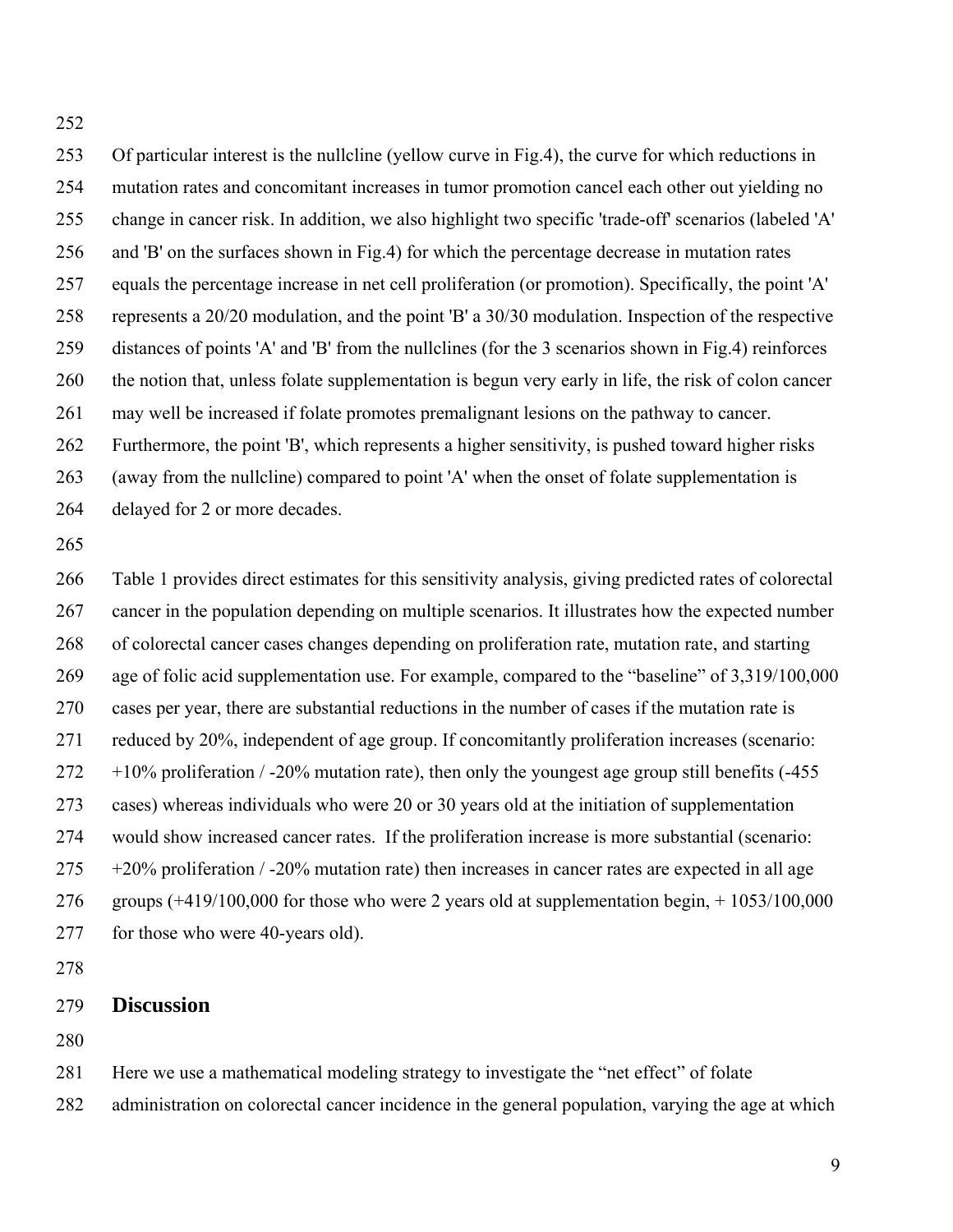supplementation is started as well as the putative effects of folate on mutation rates and net cell proliferation. Naturally, this model can only provide predictions that need to be tested further in 283 experimental and epidemiologic settings. However, in consideration of potential harmful effects of folate in subsets of the human population, many study designs may not be ethical or feasible. The specific examples proffered here are clearly hypothetical, but construed to allow an assessment of uncertainty and sensitivity of cancer risk in response to specific folate effects. Our examples address two questions, (1) what are the relative biological effects of folate-induced reductions in mutation rates versus increases in cell proliferation, either in isolation or concomitantly, and (2), how does the cancer risk associated with folate supplementation vary with age at the initiation of supplementation? 284 285 286 287 288 289 290 291 292

293

294 295 296 297 298 299 300 301 Results from our modeling suggest that the age of initiation of folate supplementation is critical. Unless folate supplementation begins very early in life, there appears little benefit of folate supplementation and possible harm, if one assumes equal effect sizes (e.g. 20% mutation reduction and a 20% proliferation increase). How quickly any potential (population-level) benefit may be lost, when folate supplementation does not start very early in life, can be gleaned from Fig.3. When the start occurs between ages 20 and 40, the excess number of cancer cases reaches about 2000/100000 at age 80, and is still at about 1000/100000 excess cases at age 80 when folate supplementation starts at age 60.

302

303 304 305 306 307 308 309 310 311 312 313 The sensitivity analyses that explore various effect sizes for folate on mutation reduction and on cell proliferation illustrate the potency of a promotional effect of folate on proliferation. Even when folate supplementation is started in young adulthood (around age 20) our model calculations suggest that a 10-15% promotional effect of folate is sufficient to eliminate any protective effect associated with a 40% reduction of all three critical mutation rates in the model (i.e. the rates of both APC mutations and the rate-limiting event defining the adenoma-carcinoma transition). These results should raise concerns, even if there is significant uncertainty in our knowledge of the tumor- or growth-promoting effects of folate. Considering that a very modest increase in cellular proliferation with folate may have significant adverse effects on colorectal cancer rates in the population, we really need better quantitative data to establish the extent of such effects. It is conceivable that such effects only occur at an overall excess dose, or that they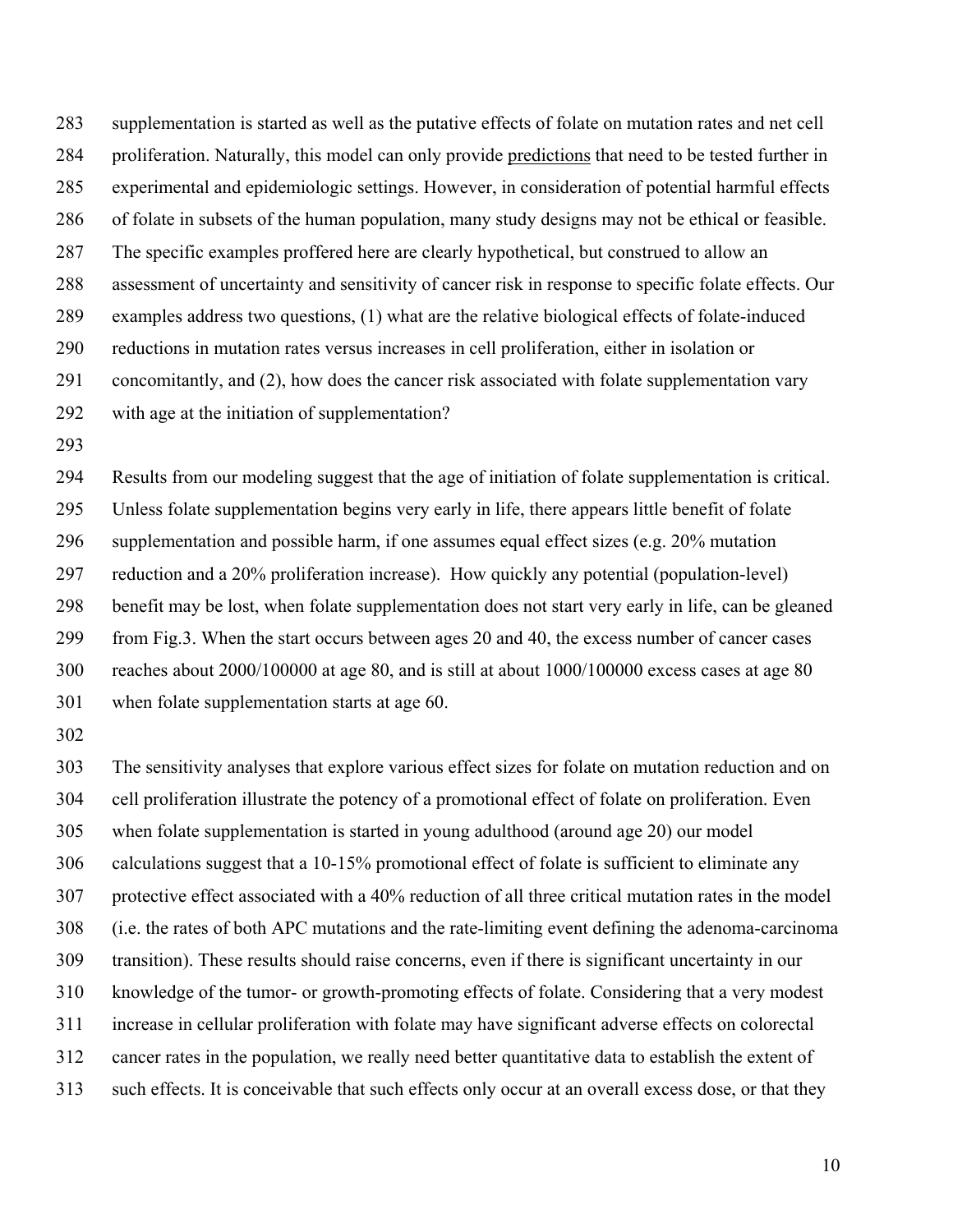314 315 316 are more pronounced with folic acid rather than natural folates. It is unlikely that such data can be generated from human studies, but may be generated from animal studies under controlled environments and exposures (2).

317

318 319 320 321 322 323 324 325 326 327 328 329 330 331 332 Our model suggests that, in individuals who are older when supplementation is initiated, an increase in colorectal cancer rates is expected to be seen after a period of about 10 years (see Fig. 3). These data appear consistent with recent data from the SEER cancer registries in the United States and Canada presented by Mason et al. (27). In this ecological study, shortly after the initiation of fortification, colorectal cancer rates increased in both countries resulting in an annual excess of  $\sim$ 4 to 6 additional CRC cases per 100,000 individuals at risk. This abrupt increase in cancer risk may simply reflect the accelerated development and growth of a nascent malignancy into a clinically detectable or symptomatic cancer. Although our model does not explicitly describe this process (which may be considered part of the adenoma-carcinoma transition described by the last step in our model), it allows for accelerated growth of benign adenomas on the pathway to cancer (promotion). Our model predicts an excess CRC risk that increases with time about 10 years after supplementation is initiated (Fig. 3). Note, however, Mason et al. only studied a period of 7 years (1996-2002) of folate fortification (27) and to answer the question whether or not the observed increase in CRC risk is transient, constant, or will eventually increase as predicted by our model will require more follow up data.

333

334 335 There are several uncertainties to our modeling. Although folate deficiency induces decreases in cellular proliferation, there is no direct support for increased cell replication *in vivo* in the presence of excess folate. However, in vitro studies show that cellular growth arrest induced by folate deficiency can be reverted (after some delay) under acute folate repletion (28). Moreover, possible changes in the rate of cell differentiation and apoptosis, which have been only poorly studied in this context, may also play a decisive role in promoting tumor growth. Note that accelerated tumor growth may result either from increases in the rate of cell replication, or from decreases in the rate of apoptosis, or delays in cell differentiation. A recent study of folate supplementation on mucosal cell proliferation in high risk patients for colon cancer is of interest regarding the latter possibility (29). In this study it was found that folate supplementation mainly decreased cell proliferation in the luminal part of the colorectal crypts, reflecting defective cell 336 337 338 339 340 341 342 343 344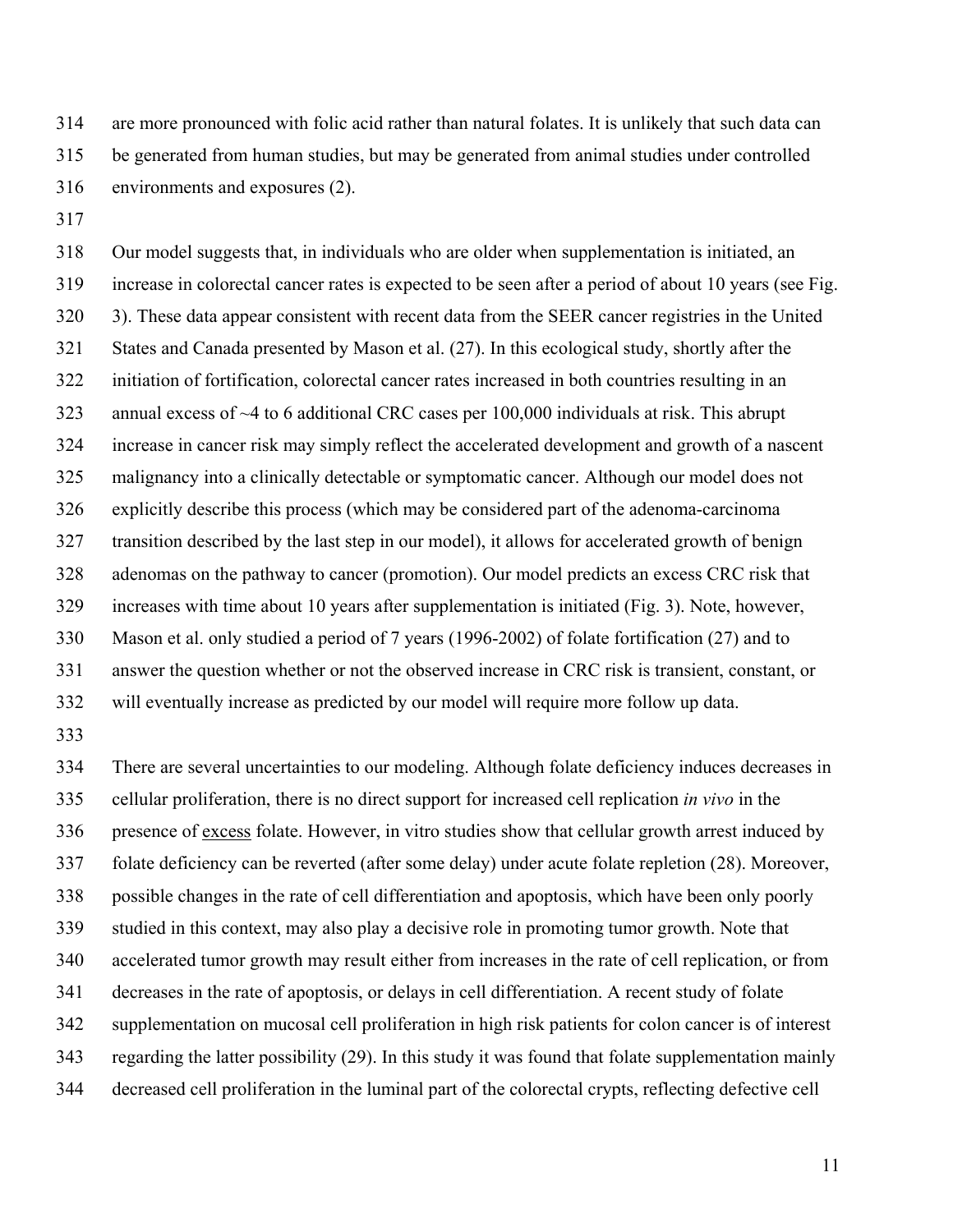345 346 differentiation control and delayed onset of normal cell differentiation and, ultimately, apoptosis. Such delays may effectively increase tumor size.

347

348 349 350 351 352 353 354 The effects of folate on mutation rates are also not well quantified. Folate deficiency increases the misincorporation of uracil into DNA damage, which can cause DNA strand breaks during repair. However, because methylated CpG sites are mutational hotspots for C>T transitions, moderate folate deficiency, which reduces, albeit slightly, genomic DNA methylation, may also protect against this type of mutation, as has been suggested for the MTHFR 677 TT genotype (30). Thus, the relationship between folate and mutation rates still needs to be better defined.

355 356 357 358 359 360 361 362 363 364 365 366 367 368 369 370 371 372 373 374 375 We are well aware of the hypothetical nature of this investigation. For one, the model used here, although broadly consistent with important biological processes involved in colorectal cancer and numerically consistent with the observed incidence of colorectal cancer in SEER (19), is fraught with considerable uncertainty. For example, not all biological parameters of the model can be estimated from incidence data alone making it necessary to fix one or the other model parameter [see Appendix]. Furthermore, the number of clonogenic (transformable) stem cells in colon remains elusive (with estimates from a few stem cells to hundreds of stem cells per colonic crypt (31-33). More concerning, however, is the uncertainty due to multiple 'modes of action' of folate on cancer initiation, cell proliferation and tumor progression. Much experimental and clinical work remains to be done to define and to quantify the beneficial and detrimental effects of folate on cancer risk, in particular how these effects are mediated on the cellular level. Our calculations suggest that a focus be given to a careful study of possible proliferative effects of folate on precursor lesions such as the adenomatous polyps in colon. We propose that this question first be studied in a rodent model where the number and sizes of premalignant and malignant lesions can be readily measured and cell proliferation kinetics ascertained with immuno-histochemical techniques. Mouse endoscopy techniques provide now tools to evaluate the impact of folate on existing polyps. As noted above, these cancer precursors are very common (14), yet often go undetected due to a lack of appropriate colorectal cancer screening. Only about 30% of US adults over age 50 have had a screening colonoscopy within the previous 5 years (34). As noted previously, the Aspirin/Folate Prevention Trial (7) only enrolled individuals with prior resected adenoma and full colonoscopies. Thus, it does not provide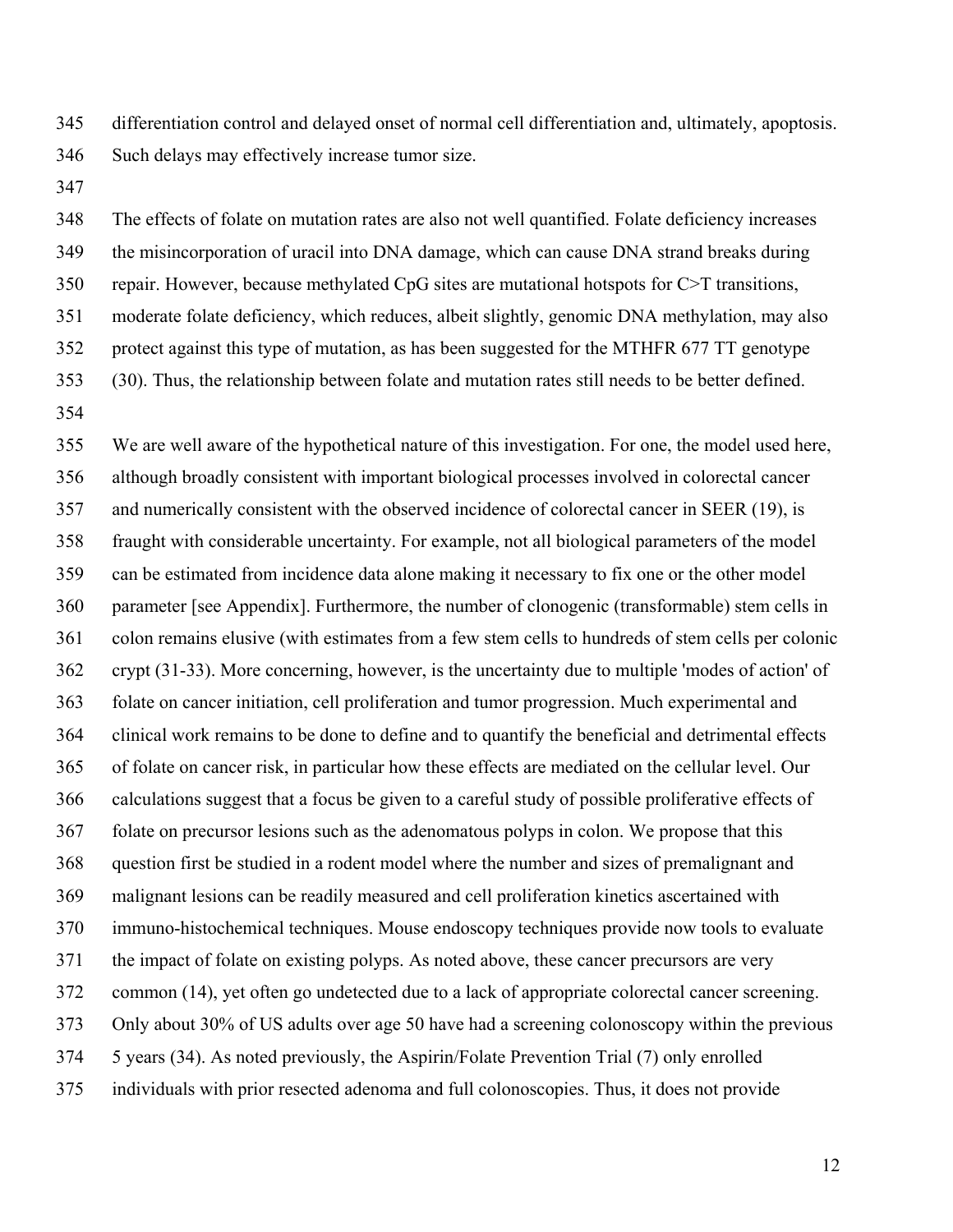376 377 378 answers regarding the effects of folate on existing polyps, which may potentially be much stronger than those on newly arising (or undetected) polyps, that were observed within the trial during follow-up colonoscopy (8).

379

380 381 382 383 384 385 386 387 388 389 In the United States, some have suggested that a further increase in the amount of folic acid in fortified foods is warranted. Similarly, several European countries are considering the introduction of folic acid fortification for the prevention of neural tube defects. Our results add another important piece to inform this public health policy debate. A key message is that  $-$  if excessive folate has tumor-promoting effects, then those are likely to outweigh any beneficial effects of folic acid supplementation on mutation rates with cancer rates predicted to rise in all but those treated at a very young age. These results suggest caution when considering the implementation of fortification until we have better data on the effects of folate on cell kinetics, tumor promotion, and their quantitative effects by dose and type of folate.

390

391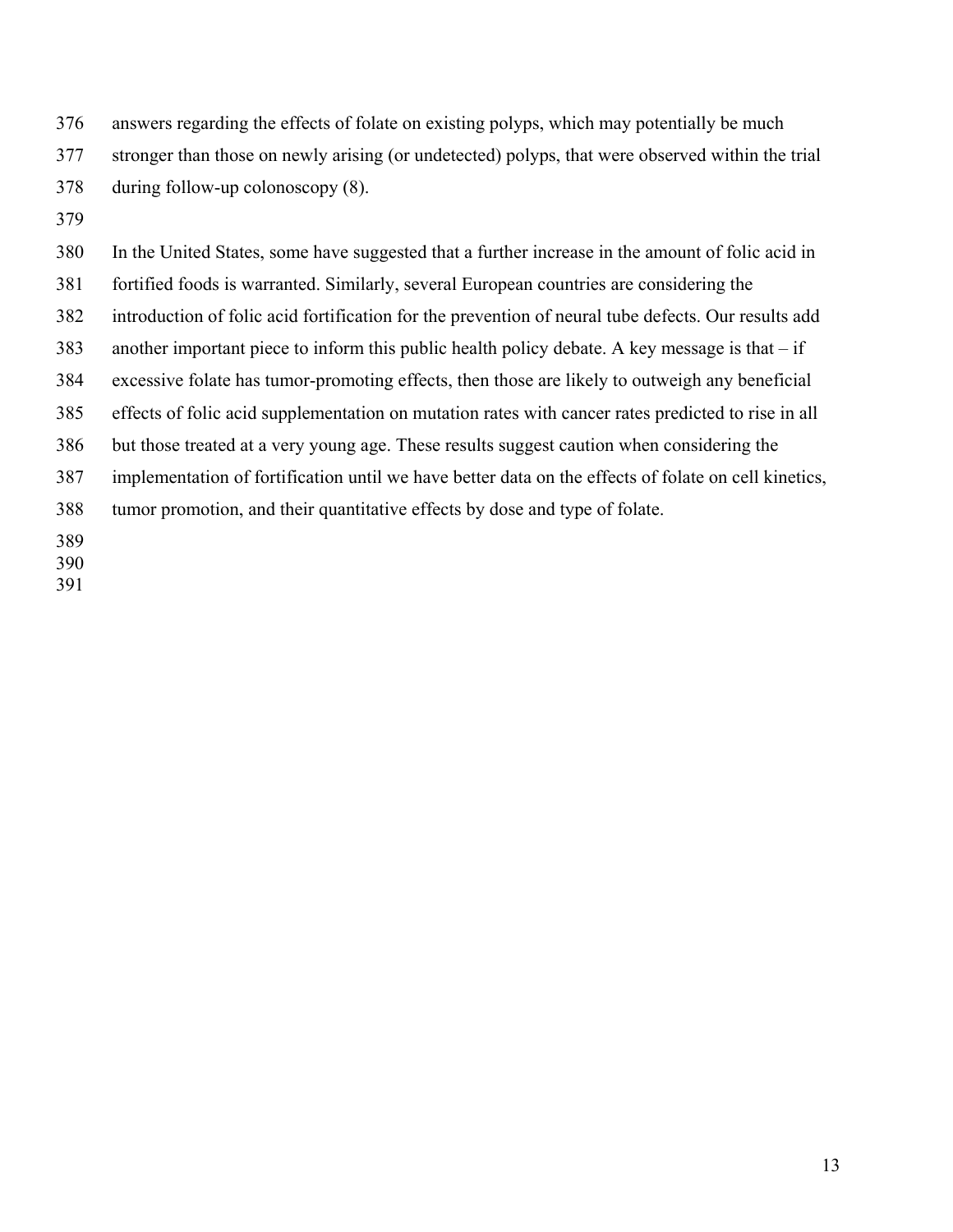392 **References**  393 394 395 396 397 398 399 400 401 402 403 404 405 406 407 5. Ulrich, C. M., and Potter, J. D. Folate supplementation: too much of a good thing? Cancer 408 409 410 411 412 413 414 415 416 417 418 419 420 421 422 423 424 425 426 427 428 429 430 431 432 433 434 435 436 437 1. Choi, S. W., and Mason, J. B. Folate status: effects on pathways of colorectal carcinogenesis. J Nutr, *132:* 2413S-2418S, 2002. 2. Kim, Y. I. Folate and colorectal cancer: an evidence-based critical review. Mol Nutr Food Res, *51:* 267-92, 2007. 3. Ulrich, C. M. Folate and cancer prevention: a closer look at a complex picture. Am J Clin Nutr, *86:* 271-3, 2007. 4. Larsson, S. C., Giovannucci, E., and Wolk, A. Folate Intake, MTHFR Polymorphisms, and Risk of Esophageal, Gastric, and Pancreatic Cancer: A Meta-analysis. Gastroenterology, *131:* 1271-83, 2006. Epidemiol Biomarkers Prev, *15:* 189-93, 2006. 6. Stolzenberg-Solomon, R. Z., Chang, S. C., Leitzmann, M. F., Johnson, K. A., Johnson, C., Buys, S. S., Hoover, R. N., and Ziegler, R. G. Folate intake, alcohol use, and postmenopausal breast cancer risk in the Prostate, Lung, Colorectal, and Ovarian Cancer Screening Trial. Am J Clin Nutr, *83:* 895-904, 2006. 7. Cole, B. F., Baron, J. A., Sandler, R. S., Haile, R. W., Ahnen, D. J., Bresalier, R. S., McKeown-Eyssen, G., Summers, R. W., Rothstein, R. I., Burke, C. A., Snover, D. C., Church, T. R., Allen, J. I., Robertson, D. J., Beck, G. J., Bond, J. H., Byers, T., Mandel, J. S., Mott, L. A., Pearson, L. H., Barry, E. L., Rees, J. R., Marcon, N., Saibil, F., Ueland, P. M., and Greenberg, E. R. Folic acid for the prevention of colorectal adenomas: a randomized clinical trial. Jama, *297:* 2351-9, 2007. 8. Ulrich, C. M., and Potter, J. D. Folate and cancer--timing is everything. Jama, *297:* 2408- 9, 2007. 9. Weitman, S. D., Lark, R. H., Coney, L. R., Fort, D. W., Frasca, V., Zurawski, V. R., Jr., and Kamen, B. A. Distribution of the folate receptor GP38 in normal and malignant cell lines and tissues. Cancer Research., *52:* 3396-401, 1992. 10. Hough, C. D., Cho, K. R., Zonderman, A. B., Schwartz, D. R., and Morin, P. J. Coordinately up-regulated genes in ovarian cancer. Cancer Research, *61:* 3869-76, 2001. 11. Gates, S. B., Mendelsohn, L. G., Shackelford, K. A., Habeck, L. L., Kursar, J. D., Gossett, L. S., Worzalla, J. F., Shih, C., and Grindey, G. B. Characterization of folate receptor from normal and neoplastic murine tissue: influence of dietary folate on folate receptor expression. Clin Cancer Res, *2:* 1135-41, 1996. 12. Farber, S. Some observations on the effect of folic acid antagonists on acute leukemia and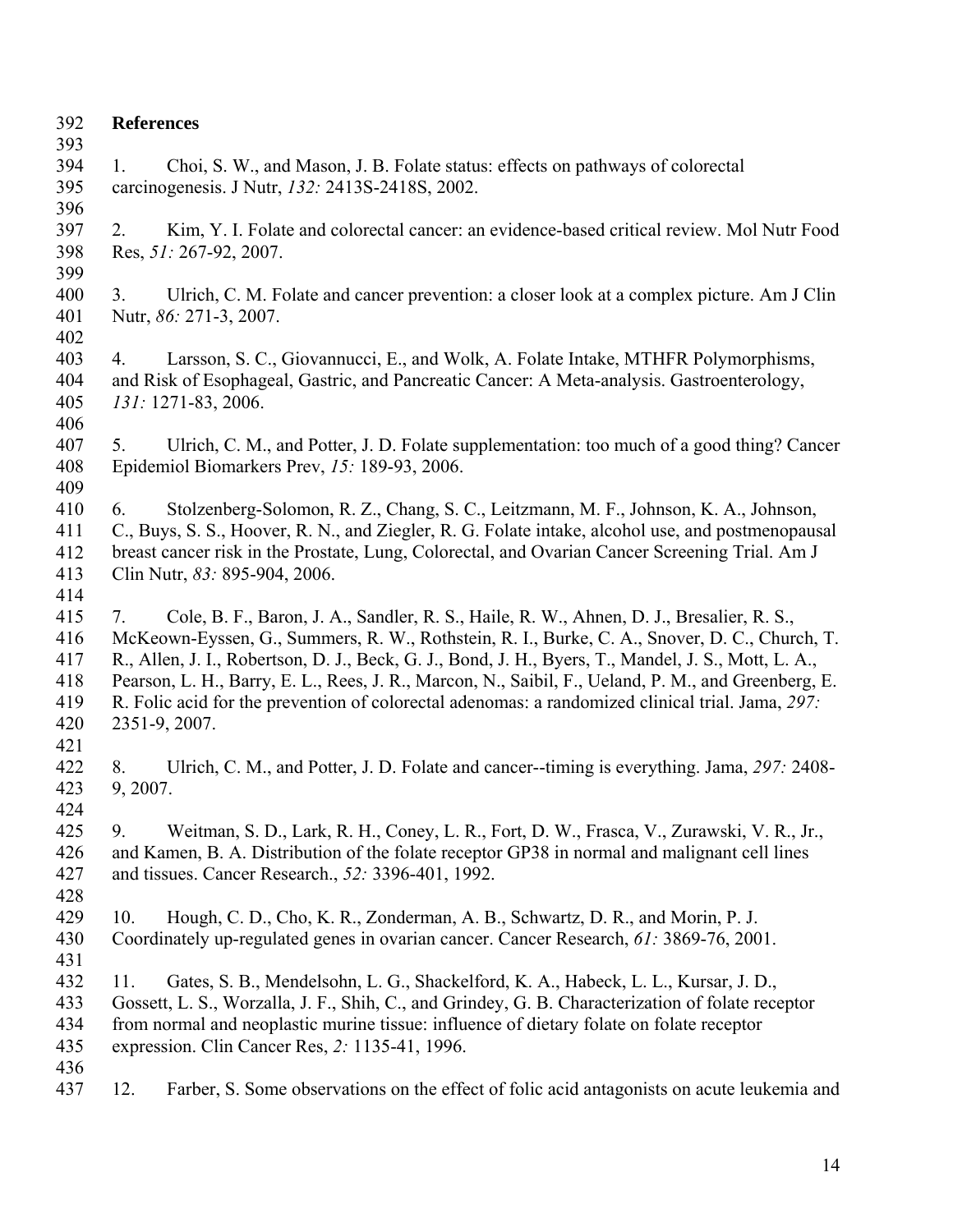438 other forms of incurable cancer. Blood, *4:* 160-167, 1949. 439 440 441 442 443 444 445 446 447 448 449 450 451 452 453 454 455 456 457 458 459 460 461 462 463 464 465 466 467 468 469 470 471 472 473 474 475 476 477 478 479 480 481 482 483 13. Radimer, K., Bindewald, B., Hughes, J., Ervin, B., Swanson, C., and Picciano, M. F. Dietary supplement use by US adults: data from the National Health and Nutrition Examination Survey, 1999-2000. Am J Epidemiol, *160:* 339-49, 2004. 14. Cannon-Albright, L. A., Bishop, D. T., Samowitz, W., DiSario, J. A., Lee, R., and Burt, R. W. Colonic polyps in an unselected population: prevalence, characteristics, and associations. American Journal of Gastroenterology, *89:* 827-31, 1994. 15. Rutter, C. M., Yu, O., and Miglioretti, D. L. A hierarchical non-homogenous Poisson model for meta-analysis of adenoma counts. Stat Med, *26:* 98-109, 2007. 16. Honein, M. A., Paulozzi, L. J., Mathews, T. J., Erickson, J. D., and Wong, L. Y. Impact of folic acid fortification of the US food supply on the occurrence of neural tube defects. JAMA, *285:* 2981-6, 2001. 17. Pfeiffer, C. M., Caudill, S. P., Gunter, E. W., Osterloh, J., and Sampson, E. J. Biochemical indicators of B vitamin status in the US population after folic acid fortification: results from the National Health and Nutrition Examination Survey 1999-2000. Am J Clin Nutr, *82:* 442-50, 2005. 18. Kim, Y. I. Will mandatory folic acid fortification prevent or promote cancer? Am J Clin Nutr, *80:* 1123-8, 2004. 19. Luebeck, E. G., and Moolgavkar, S. H. Multistage carcinogenesis and the incidence of colorectal cancer. Proceedings of the National Academy of Sciences of the United States of America., *99:* 15095-100, 2002. 20. Hazelton, W. D., Luebeck, E. G., Heidenreich, W. F., and Moolgavkar, S. H. Analysis of a historical cohort of Chinese tin miners with arsenic, radon, cigarette smoke, and pipe smoke exposures using the biologically based two-stage clonal expansion model. Radiat Res, *156:* 78- 94, 2001. 21. Little, M. P., Haylock, R. G., and Muirhead, C. R. Modelling lung tumour risk in radonexposed uranium miners using generalizations of the two-mutation model of Moolgavkar, Venzon and Knudson. Int J Radiat Biol, *78:* 49-68, 2002. 22. van de Wetering, M., Sancho, E., Verweij, C., de Lau, W., Oving, I., Hurlstone, A., van der Horn, K., Batlle, E., Coudreuse, D., Haramis, A. P., Tjon-Pon-Fong, M., Moerer, P., van den Born, M., Soete, G., Pals, S., Eilers, M., Medema, R., and Clevers, H. The beta-catenin/TCF-4 complex imposes a crypt progenitor phenotype on colorectal cancer cells. Cell, *111:* 241-50, 2002. 23. Batlle, E., Henderson, J. T., Beghtel, H., van den Born, M. M., Sancho, E., Huls, G., Meeldijk, J., Robertson, J., van de Wetering, M., Pawson, T., and Clevers, H. Beta-catenin and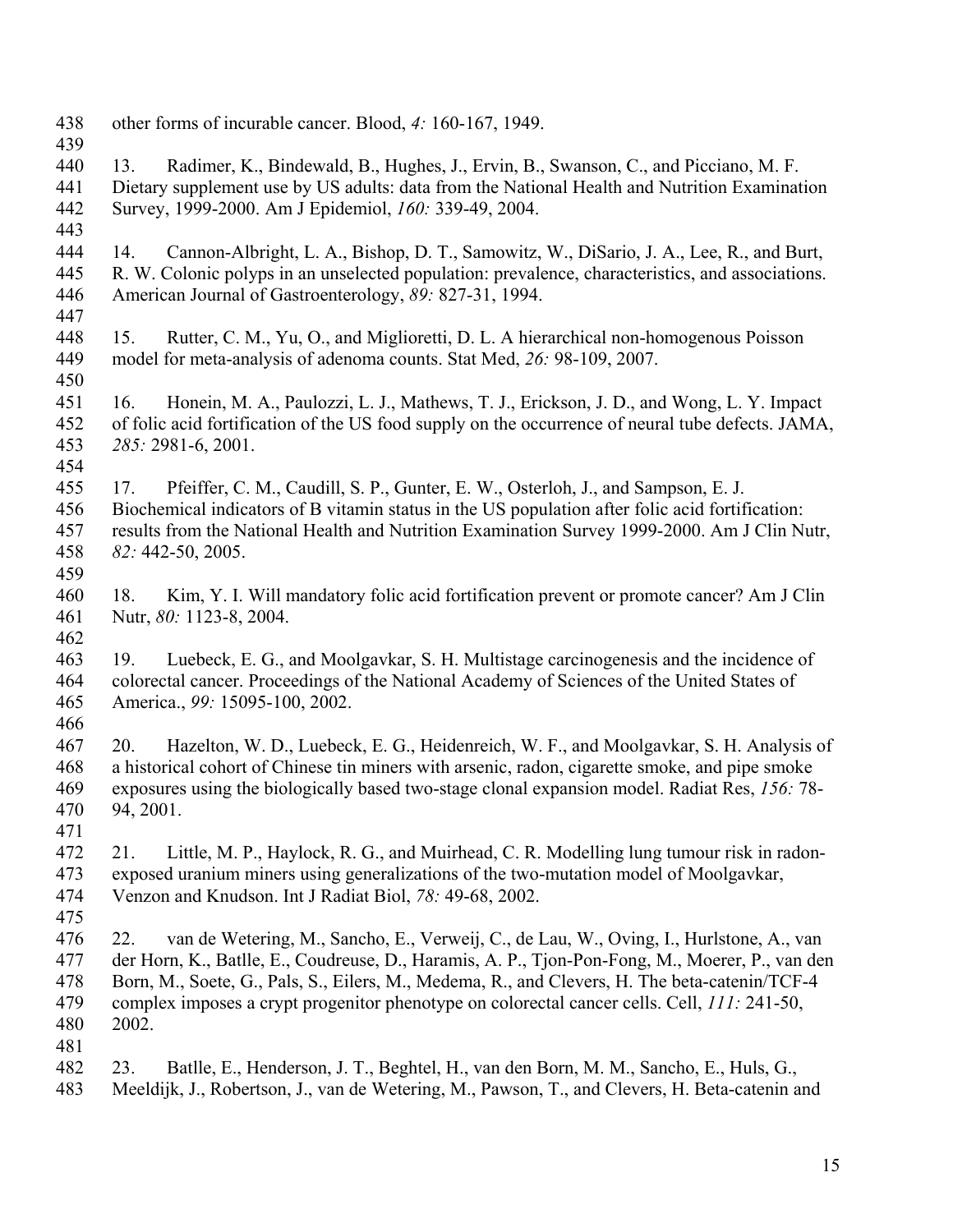484 485 486 487 488 489 490 491 492 493 494 495 496 497 498 499 500 501 502 503 504 505 506 507 508 509 510 511 512 513 514 515 516 517 518 519 520 521 522 523 524 525 526 527 528 529 TCF mediate cell positioning in the intestinal epithelium by controlling the expression of EphB/ephrinB. Cell, *111:* 251-63, 2002. 24. Meza, R., Luebeck, E. G., and Moolgavkar, S. H. Gestational mutations and carcinogenesis. Math Biosci, *197:* 188-210, 2005. 25. Ulrich, C. Genetic variability in folate-mediated one-carbon metabolism and cancer risk. *In:* S. W. Choi and S. Friso (eds.), Nutrient-Gene Interactions in Cancer, pp. 75-91. Boca Raton, FL: Taylor & Francis Group, 2006. 26. Ulrich, C. M. Nutrigenetics in cancer research--folate metabolism and colorectal cancer. J Nutr, *135:* 2698-702, 2005. 27. Mason, J. B., Dickstein, A., Jacques, P. F., Haggarty, P., Selhub, J., Dallal, G., and Rosenberg, I. H. A temporal association between folic acid fortification and an increase in colorectal cancer rates may be illuminating important biological principles: A hypothesis. Cancer Epidemiol Biomarkers Prev, *16:* 1325-9, 2007. 28. Melnyk, S., Pogribna, M., Miller, B. J., Basnakian, A. G., Pogribny, I. P., and James, S. J. Uracil misincorporation, DNA strand breaks, and gene amplification are associated with tumorigenic cell transformation in folate deficient/repleted Chinese hamster ovary cells. Cancer Letters., *146:* 35-44, 1999. 29. Khosraviani, K., Weir, H. P., Hamilton, P., Moorehead, J., and Williamson, K. Effect of folate supplementation on mucosal cell proliferation in high risk patients for colon cancer. Gut, *51:* 195-9, 2002. 30. Ulrich, C. M., Curtin, K., Samowitz, W., Bigler, J., Potter, J. D., Caan, B., and Slattery, M. L. MTHFR variants reduce the risk of G:C->A:T transition mutations within the p53 tumor suppressor gene in colon tumors. J Nutr, *135:* 2462-7, 2005. 31. Bach, S. P., Renehan, A. G., and Potten, C. S. Stem cells: the intestinal stem cell as a paradigm. Carcinogenesis, *21:* 469-76, 2000. 32. Potten, C. S., Booth, C., Tudor, G. L., Booth, D., Brady, G., Hurley, P., Ashton, G., Clarke, R., Sakakibara, S., and Okano, H. Identification of a putative intestinal stem cell and early lineage marker; musashi-1. Differentiation, *71:* 28-41, 2003. 33. Yatabe, Y., Tavare, S., and Shibata, D. Investigating stem cells in human colon by using methylation patterns. Proc Natl Acad Sci U S A, *98:* 10839-44, 2001. 34. American Cancer Society. Colorectal Cancer Facts and Figures Special Edition 2005. Atlanta: American Cancer Society, 2005. 35. Parzen, E. Stochastic Processes: Society for Industrial and Applied Mathematics, 1999.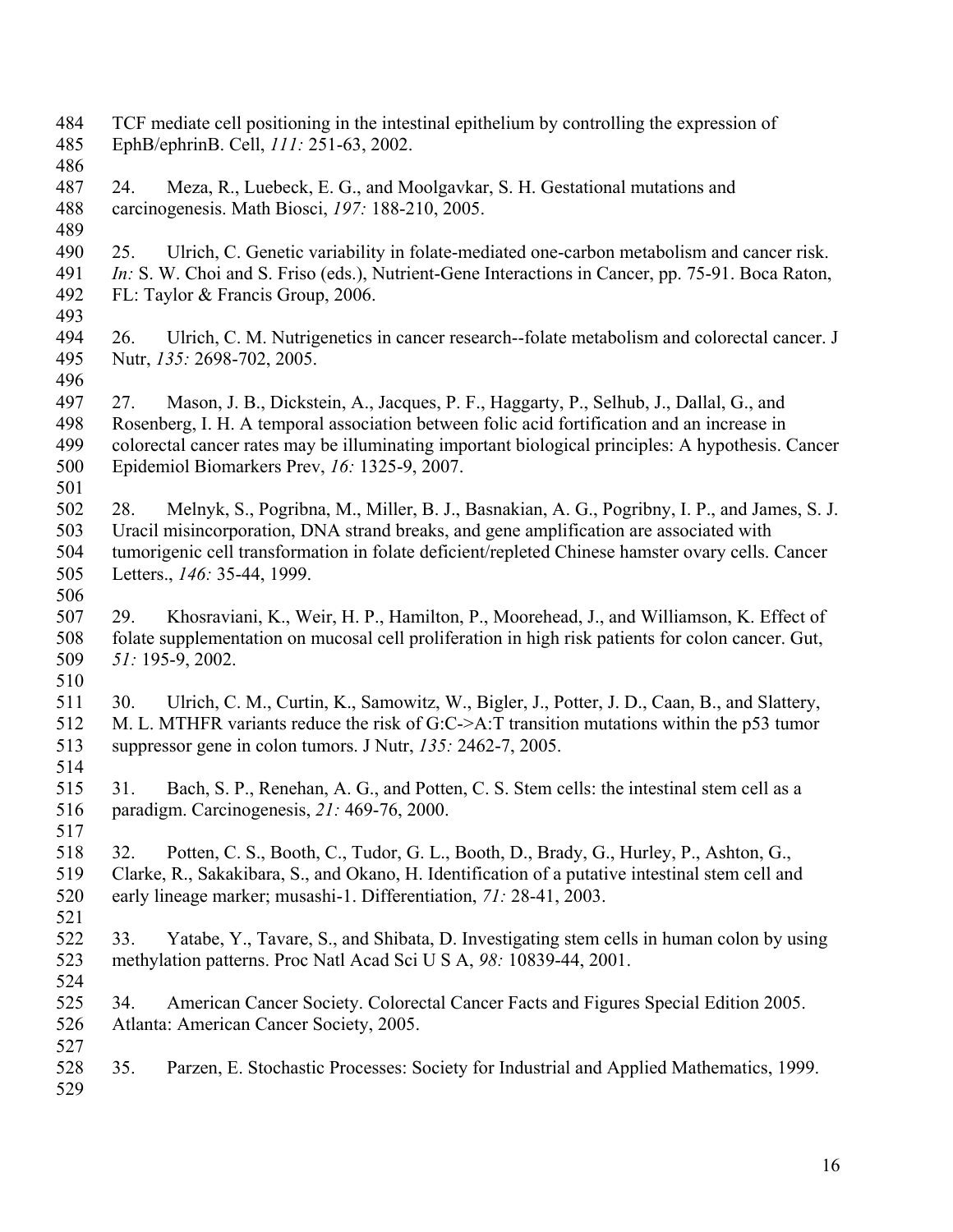- 530 **Figure 1.** CRC model: biallelic inactivation of the APC gene is assumed to occur in colonic stem
- 531 cells in two rate-limiting steps with rates  $\mu$ 0 (for the first allele) and  $\mu$ 1 (for the second allele).
- 532 After the first step the crypt may contain a mixture of APC-wild-type and APC+/- cells (nuclei
- 533 534 represented by filled and open circles, respectively). Transient amplification with production rate ρ populates the proliferative zone above the stem cell compartment with APC-/- progeny (grey
- 535 cells with square-shaped nuclei). Unresponsive to changes in Wnt-signaling, this progeny
- 536 remains in a proliferative state as it enters the differentiation zone near the top of the crypt
- 537 leading to rapid accumulation of APC-/- cells. Subsequent clonal expansion of APC-/- cells,
- 538 which divide with rate  $\alpha$  and die or differentiate with rate  $\beta$ , describes the growth of an adenoma.
- 539 The final event in the model represents the adenoma-carcinoma transition, which occurs with
- 540 rate  $\mu$ 2. A reduction in the mutation rates with folate supplementation is modeled by a %
- 541 decrease of  $\mu$ 0,  $\mu$ 1 and  $\mu$ 2. Effects on replication rates by folate supplementation are modeled
- 542 543 with a % increase in the replication rate  $\alpha$ . Folate supplementation is assumed to decrease the mutation rates  $\mu$ ,  $\mu$ 1 and  $\mu$ 2, but increases the cell division rate  $\alpha$  and the transient amplification
- 544 rate ρ. The ratio β/α is assumed constant, thus only the net cell proliferation rate  $\alpha - \beta$  increases
- 545 with folate supplementation.



546 547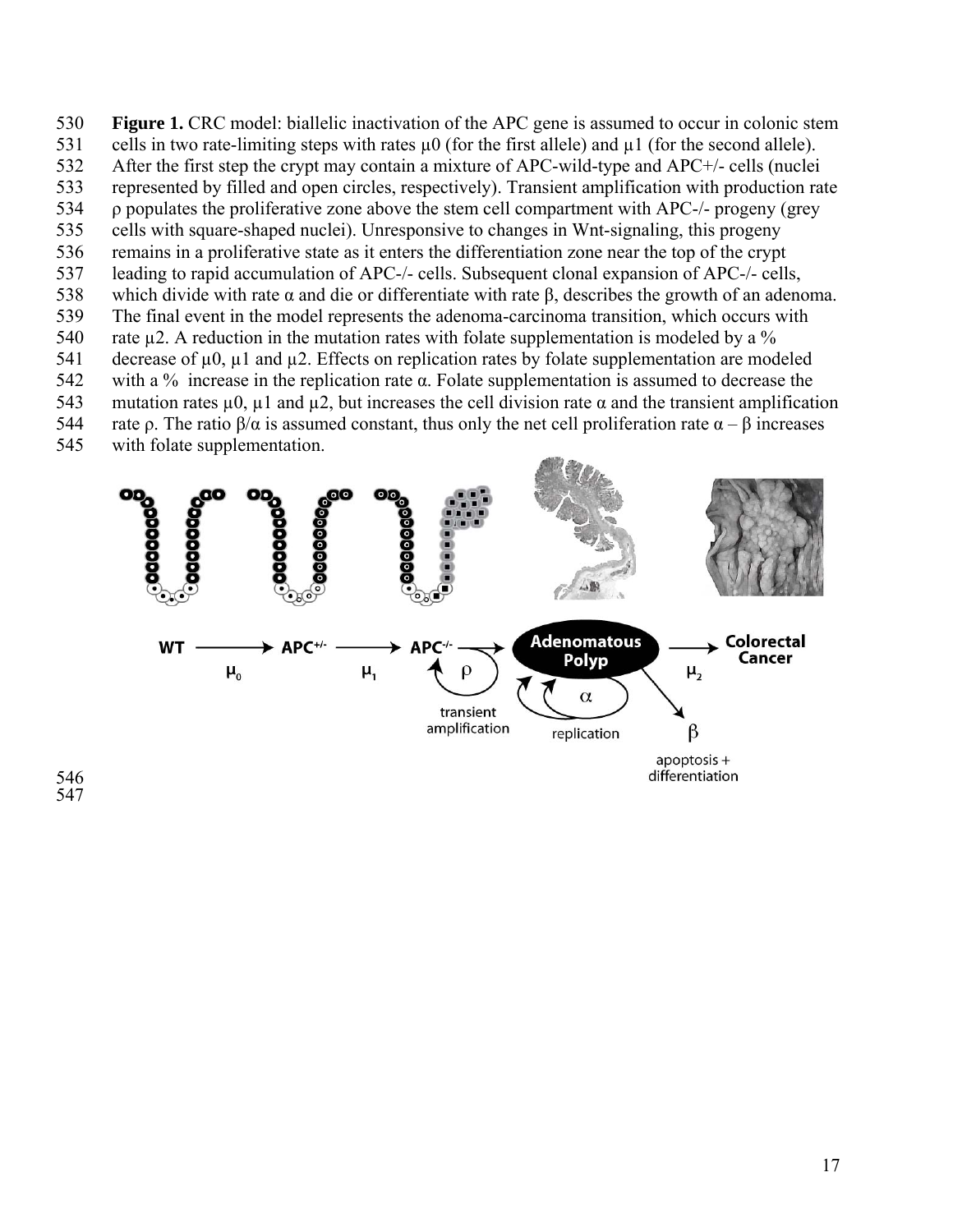**Figure 2. A)** Relative risk of colon cancer as a function of current age for when supplementation begins at age 2 with different combinations of reduced mutation rates and increased cell proliferation rates. **B)** Predicted excess number of colon cancers per 100,000 individuals at risk as a function of current age for when supplementation begins at age 2 with different combinations of reduced mutation rates and increased cell proliferation rates.

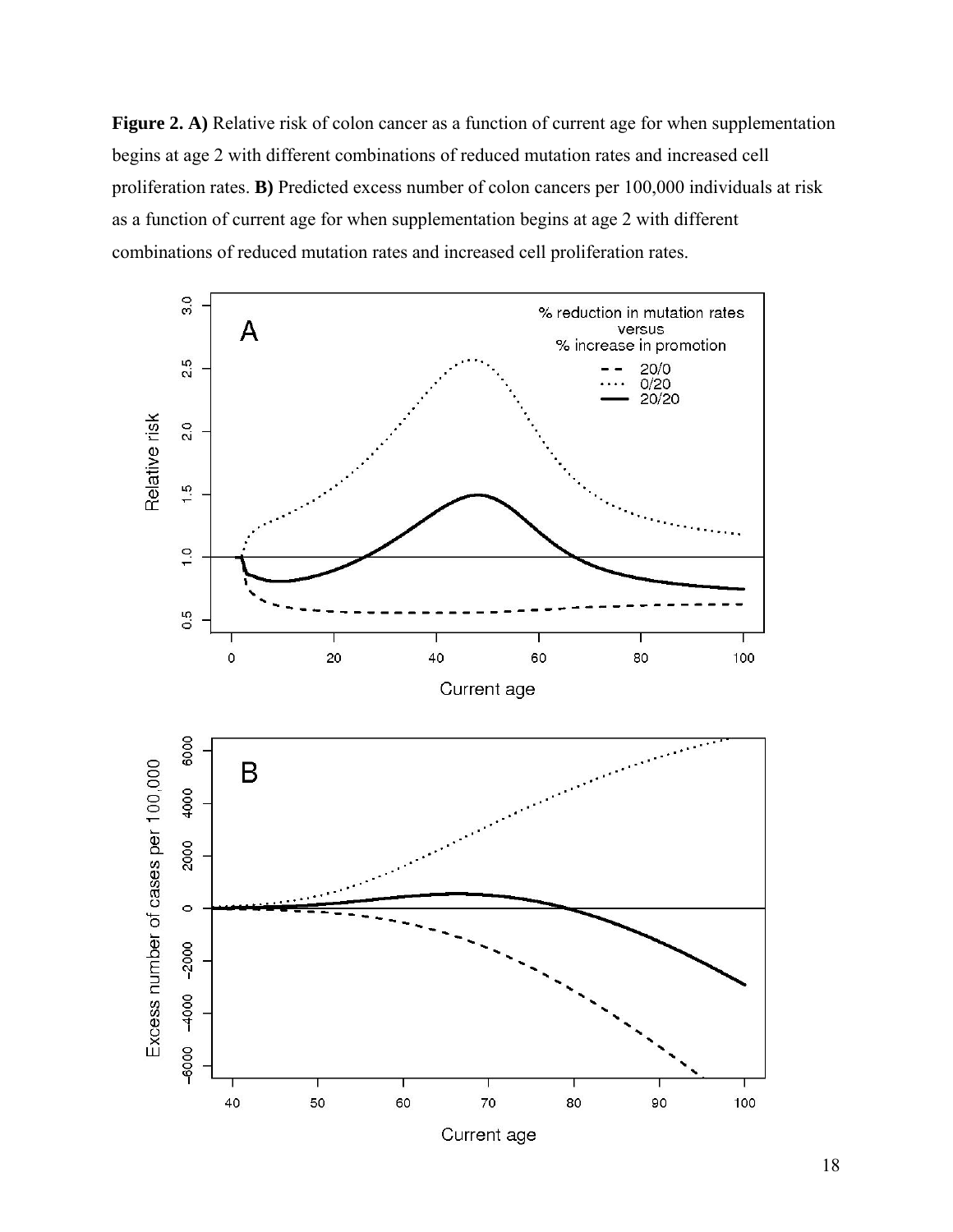Figure 3. Predicted number of excess cases of colon cancer as a function of current age for different ages at which supplementation begins.



Current age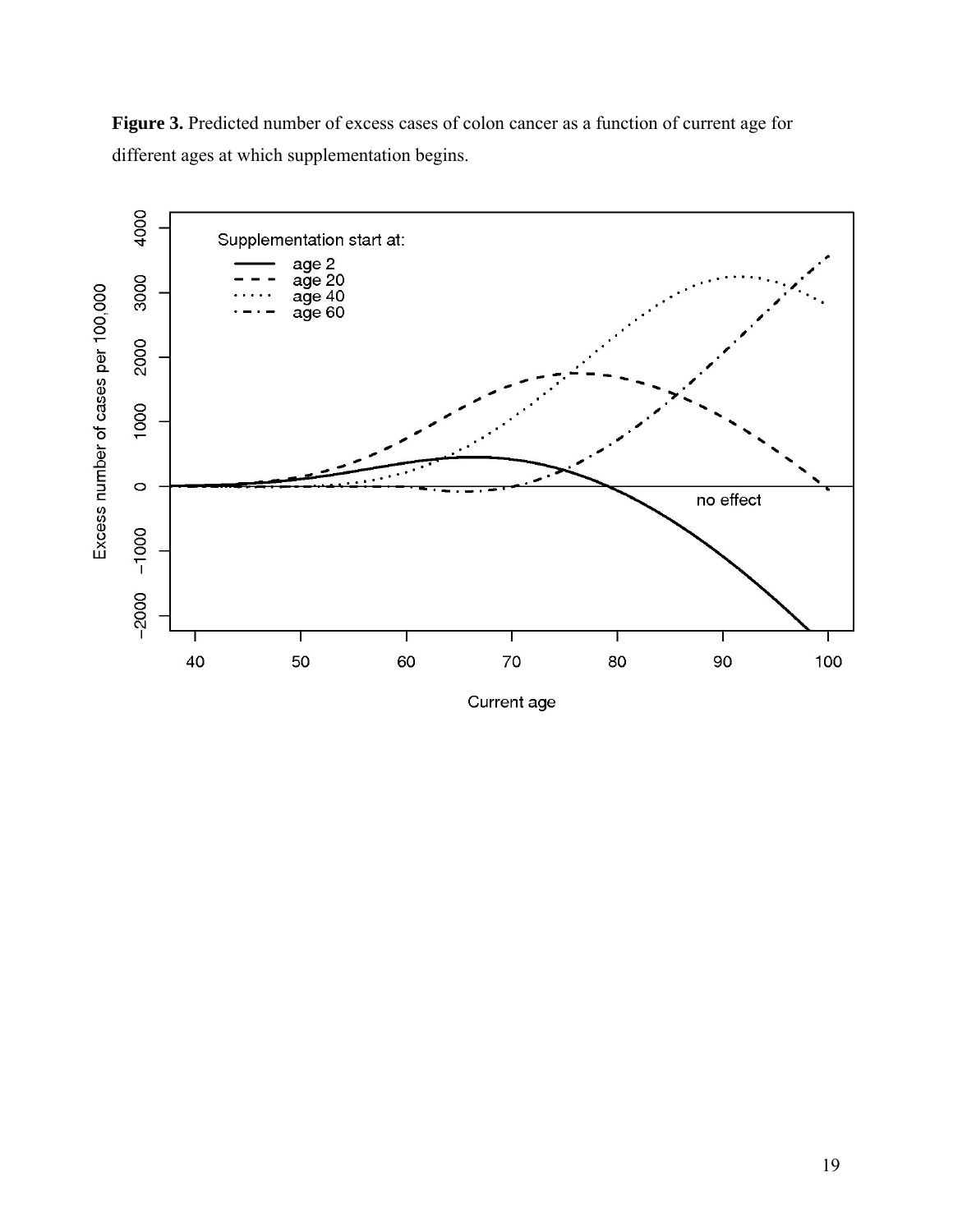Figure 4. Predicted number of excess cases of colon cancer as a function of both mutation rates and cell proliferation rates for different ages at which supplementation begins.



Supplementation starting at age 2

Supplementation starting at age 20



Supplementation starting at age 40

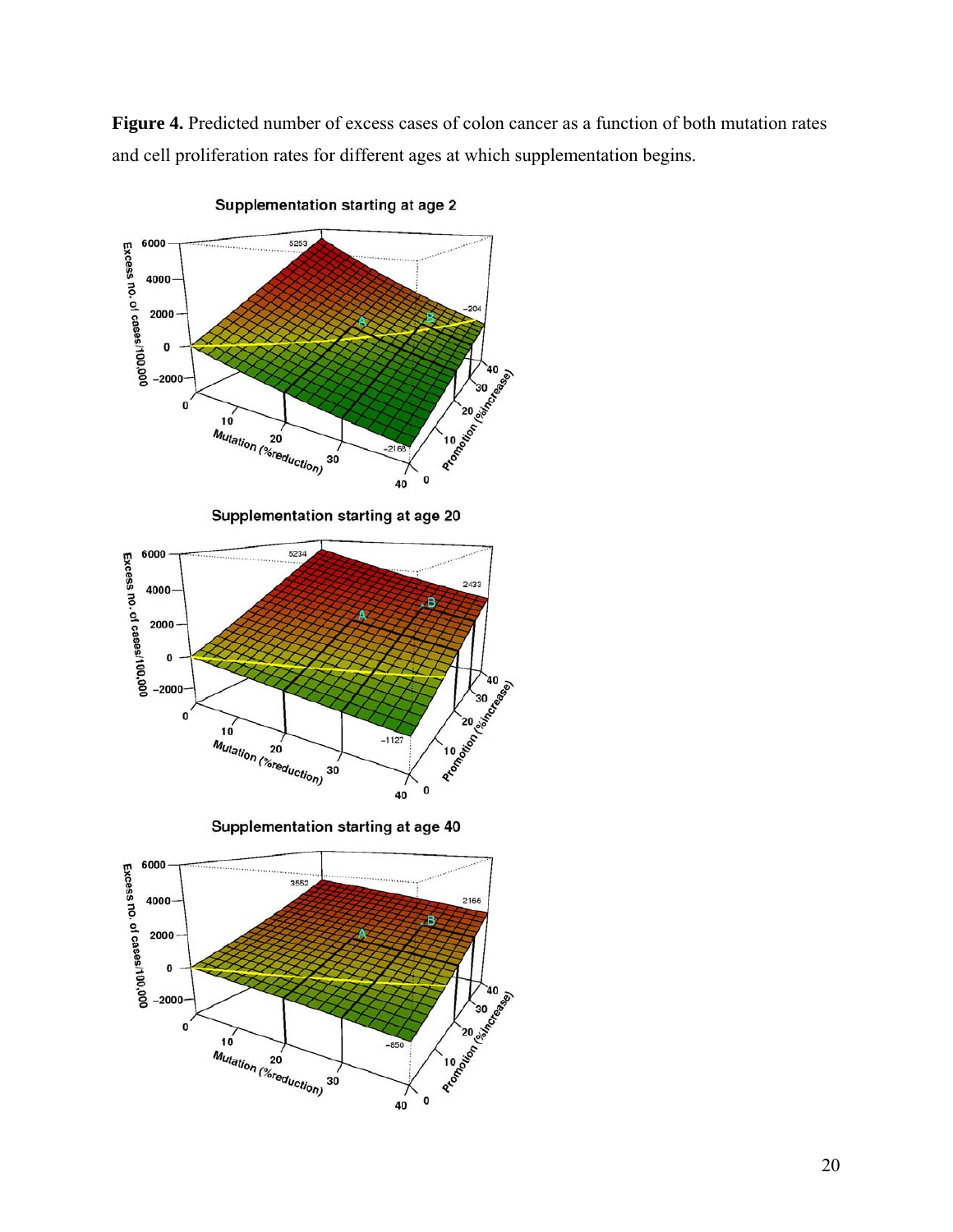**Table 1.** Expected number of colorectal cancer cases depending on proliferation rate, mutation rate, and starting age of folic acid supplementation use.

| <b>Proliferation</b> | <b>Mutation</b>          | <b>Folic acid supplementation</b> |         |         |
|----------------------|--------------------------|-----------------------------------|---------|---------|
| Increase $(\% )$     | <b>Reduction</b> $(\% )$ | starting at age                   |         |         |
|                      |                          | $\overline{2}$                    | 20      | 40      |
|                      |                          | Expected number of colorectal     |         |         |
|                      |                          | cancer cases per 100,000          |         |         |
|                      |                          | <i>individuals at risk</i>        |         |         |
| $\boldsymbol{0}$     | $\boldsymbol{0}$         | 3319                              | 3319    | 3319    |
|                      |                          | Change in colorectal cancer cases |         |         |
| $\boldsymbol{0}$     | 10                       | $-687$                            | $-298$  | $-193$  |
| $\boldsymbol{0}$     | 20                       | $-1274$                           | $-583$  | $-397$  |
| 10                   | $\theta$                 | $+1286$                           | $+1223$ | $+732$  |
| 10                   | 10                       | $+353$                            | $+826$  | $+511$  |
| 10                   | 20                       | $-455$                            | $+449$  | $+275$  |
| 20                   | $\boldsymbol{0}$         | $+2631$                           | $+2565$ | $+1571$ |
| 20                   | 10                       | $+1451$                           | $+2051$ | $+1320$ |
| 20                   | 20                       | $+419$                            | $+1570$ | $+1053$ |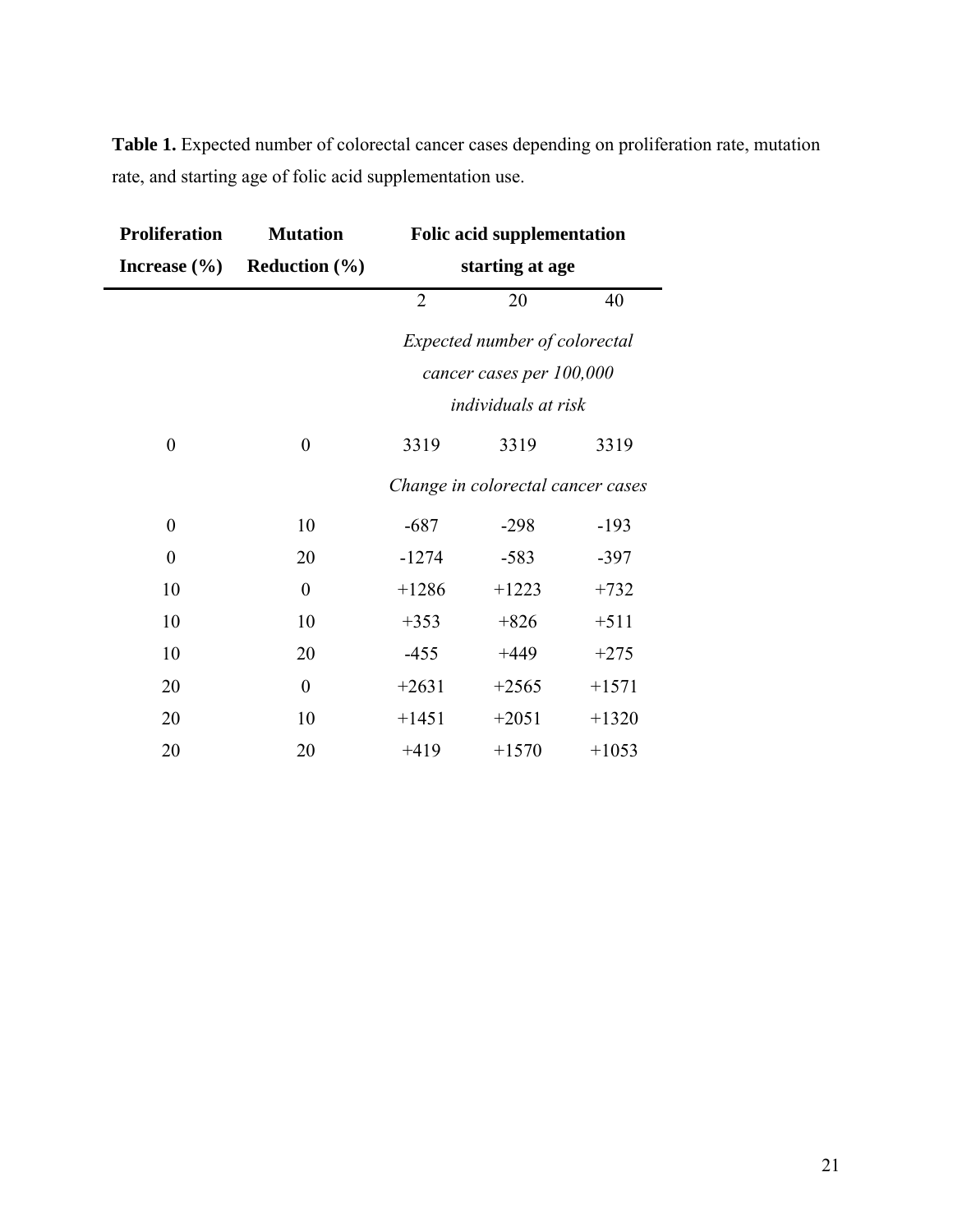# **Appendix**

For the class of models where initiation of a premalignant lesion (such as an adenomatous polyp in the colon) requires a number of rate-limiting events to occur in specific order, as for the model presented in Fig.1, the tumor survival function is readily derived from the probability generating function of a filtered Poisson process (35). Specifically, let *Sk*(*s*,*t*) represent the survival function of a filtered (non-homogeneous) Poisson process that starts off at time *s* for a model with k steps. Assume that cells of type 0 (normal cells) emit cells of type 1 with rate *µ0,* cells of type 1 emit cells of type 2 with rate  $\mu_1$ , ..., until cells of type  $k-2$  emit cells of type  $k-1$ , which may undergo clonal expansion before giving rise to malignant progeny (type k). For this model class, it is easy to show that the survival function can be computed recursively:

$$
S_j(s_{k,j},t) = \begin{cases} exp\left[-\int_{s_{k-j}}^t ds_{k-j+1} \mu_{k-j} (1+X\delta_{j,k}) (1-S_{j-1}(s_{k-j+1},t))\right] \text{if } 2 < j \le k\\ (q-p) / (qe^{-p(t-s_{k-j})} - pe^{-q(t-s_{k-j})})\right]^{u_{k-j}/\alpha} \text{if } j = 2 \end{cases}
$$

Here,  $\delta_{ik}$  is the Kronecker symbol, X is the number of normal stem cells in the tissue, and the parameters p and q are related to the biological parameters α (the cell division rate), β (the cell death rate), and the malignant transformation rate  $\mu_{k-1}$  via

$$
p = \frac{1}{2} \Big( \Big( -\alpha + \beta + \mu_{k-1} \Big) - \sqrt{(\alpha + \beta + \mu_{k-1})^2 - 4\alpha\beta} \Big)
$$
  

$$
q = \frac{1}{2} \Big( \Big( -\alpha + \beta + \mu_{k-1} \Big) + \sqrt{(\alpha + \beta + \mu_{k-1})^2 - 4\alpha\beta} \Big).
$$

Note,  $g \equiv -(p + q) = (\alpha - \beta - \mu_{k-1})$ , is approximately equal to the net cell proliferation rate for the clonal stage (stage  $k-1$ ) of the multistage process. The parameter *q* is approximately equal to  $\mu_{k-1}$  $/(1-\beta/\alpha)$ , which may be viewed as an upper bound for the malignant transformation rate. See Heidenreich et al. (1997) for more details.

The age-specific hazard function *hk*(*t*), required for the analysis of cancer incidence in populations, can now be derived from the survival function by computing

$$
h_k(s_0,t) = \frac{\partial}{\partial t} \ln S_k(s_0,t),
$$